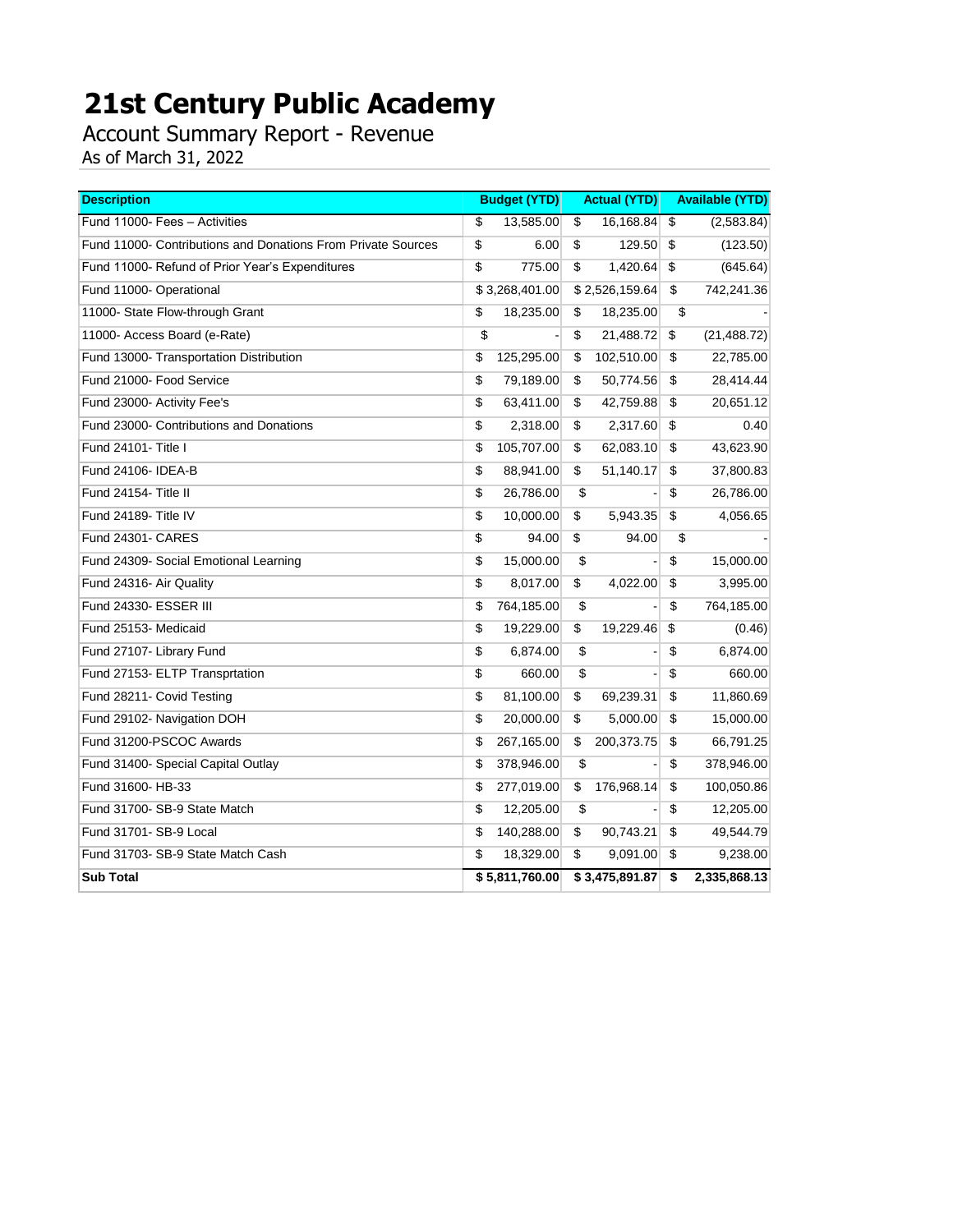Account Summary Report - Expenditures

| <b>Description</b>                             | <b>Budget (YTD)</b> | <b>Actual (YTD)</b>   | <b>Encumbrance (YTD)</b>       | <b>Available (YTD)</b> |
|------------------------------------------------|---------------------|-----------------------|--------------------------------|------------------------|
| <b>Fund 11000 - Operational</b>                |                     |                       |                                |                        |
| Salaries Expense-Substitutes                   | \$<br>10,000.00     | \$<br>$9,575.64$ \$   | 14,638.09                      | \$<br>(14, 213.73)     |
| Salaries Expense-Teachers                      | \$<br>789,490.00    | \$<br>470,434.80 \$   | 271,413.80                     | \$<br>47,641.40        |
| Salaries Expense-EAs                           | \$<br>25,000.00     | \$<br>23,011.99 \$    | 17,562.36                      | \$<br>(15, 574.35)     |
| Salaries Expense-Special Ed Teachers           | \$<br>196,210.00    | \$<br>137,704.40 \$   | 88,721.34                      | \$<br>(30, 215.74)     |
| Salaries Expense-Gifted Teachers               | \$<br>20,085.00     | \$<br>$30,116.50$ \$  | 18,568.50                      | \$<br>(28,600.00)      |
| Salaries Expense-Special Ed EA                 | \$<br>25,375.00     | \$<br>10,327.46 \$    | 8,613.90                       | \$<br>6,433.64         |
| Salaries Expense-At Risk                       | \$<br>232,250.00    | \$<br>145, 156. 35 \$ | 87,093.65                      | \$                     |
| <b>Additional Compensation-Teachers</b>        | \$<br>9,000.00      | \$<br>17,097.67 \$    | 15,053.48                      | \$<br>(23, 151.15)     |
| Additional Compensation-Special Education      | \$<br>4,000.00      | \$<br>4,441.10 \$     | 3,558.90                       | \$<br>(4,000.00)       |
| <b>Additional Compensation-Gifted Teachers</b> | \$<br>2,000.00      | \$<br>$3,246.64$ \$   | 3,870.03                       | \$<br>(5, 116.67)      |
| Additional Compensation-Extended Learning      | \$<br>204,663.00    | \$<br>131,335.43 \$   | 89,519.08                      | \$<br>(16, 191.51)     |
| <b>Additional Compensation-Athletics</b>       | \$<br>10,500.00     | \$<br>4,375.05 \$     | 2,624.95                       | \$<br>3,500.00         |
| <b>Benefits</b>                                | \$<br>570,847.00    | \$<br>326,868.54 \$   | 221,677.65                     | \$<br>22,300.81        |
| <b>Other Charges</b>                           | \$<br>500.00        | \$                    | \$                             | \$<br>500.00           |
| <b>Other Contract Services</b>                 | \$                  | \$                    | \$<br>10,000.00                | \$<br>(10,000.00)      |
| <b>Other Textbooks</b>                         | \$<br>39,183.00     | \$<br>40,254.68 \$    |                                | \$<br>(1,071.68)       |
| Software                                       | \$<br>2,006.00      | \$<br>1,785.86 \$     | 424.77                         | \$<br>(204.63)         |
| General Supplies and Materials                 | \$<br>4,755.00      | \$<br>1,283.69 \$     | ٠                              | \$<br>3,471.31         |
| Supply Assets (\$5,000 or Less)                | \$<br>2,000.00      | \$<br>12,533.87 \$    | 89,997.00                      | \$<br>(100, 530.87)    |
| Function 1000 - Instruction                    | \$<br>2,147,864.00  | \$<br>1,369,549.67 \$ | 943,337.50                     | \$<br>(165, 023.17)    |
|                                                |                     |                       |                                |                        |
| Salaries Expense                               | \$<br>5,650.00      | \$                    | \$<br>$\overline{\phantom{a}}$ | \$<br>5,650.00         |
| Salaries Expense                               | \$<br>52,700.00     | \$<br>32,937.45 \$    | 19,762.55                      | \$                     |
| Additional Compensation                        | \$                  | \$<br>$1,368.44$ \$   | -                              | \$<br>(1,368.44)       |
| <b>Benefits</b>                                | \$<br>20,306.00     | \$<br>8,487.40 \$     | 4,989.64                       | \$<br>6,828.96         |
| Diagnosticians - Contracted                    | \$<br>3,000.00      | \$                    | \$<br>2,000.00                 | \$<br>1,000.00         |
| Speech Therapists - Contracted                 | \$<br>52,000.00     | \$<br>14,542.50 \$    | 40,897.50                      | \$<br>(3,440.00)       |
| Occupational Therapists - Contracted           | \$<br>32,000.00     | \$<br>33,190.99 \$    | 21,178.01                      | \$<br>(22, 369.00)     |
| Therapists - Contracted                        | \$<br>10,020.00     | \$<br>19.65 \$        | $\overline{\phantom{m}}$       | \$<br>10,000.35        |
| Other Professional/Technical Services          | \$<br>26,205.00     | \$<br>$3,959.01$ \$   | $\overline{\phantom{a}}$       | \$<br>22,245.99        |
| <b>Other Charges</b>                           | \$<br>1,138.00      | \$<br>1,137.79        | \$<br>$\overline{\phantom{a}}$ | \$<br>0.21             |
| <b>Other Contract Services</b>                 | \$<br>1,000.00      | \$                    | \$<br>$\overline{\phantom{m}}$ | \$<br>1,000.00         |
| General Supplies and Materials                 | \$<br>2,500.00      | \$<br>$2,267.91$ \$   | $\overline{\phantom{a}}$       | \$<br>232.09           |
| Function 2100 - Support Services-Students      | \$<br>206,519.00    | \$<br>97,911.14 \$    | 88,827.70                      | \$<br>19,780.16        |
| <b>Additional Compensation</b>                 | \$<br>2,000.00      | \$<br>1,249.95 \$     | 750.05                         | \$                     |
| <b>Benefits</b>                                | \$<br>303.00        | \$<br>311.95 \$       | 188.48                         | \$<br>(197.43)         |
| <b>Other Contract Services</b>                 | \$<br>15,500.00 \$  | 11,875.00 \$          |                                | \$<br>3,625.00         |
| General Supplies and Materials                 | \$<br>$500.00$ \$   | 70.04 \$              | 3,040.36                       | \$<br>(2,610.40)       |
| Function 2200 - Support Services-Instruction   | \$<br>18,303.00     | \$<br>13,506.94 \$    | 3,978.89                       | \$<br>817.17           |
| Salaries Expense                               | \$<br>63,088.00     | \$<br>46,244.36 \$    | $16,214.77$ \\$                | 628.87                 |
| Salaries Expense                               | \$                  | \$<br>21,250.02 \$    | 21,249.98                      | \$<br>(42,500.00)      |
| <b>Benefits</b>                                | \$<br>33,819.00     | \$<br>30,296.15 \$    | 17,792.67                      | \$<br>(14, 269.82)     |
|                                                |                     |                       |                                |                        |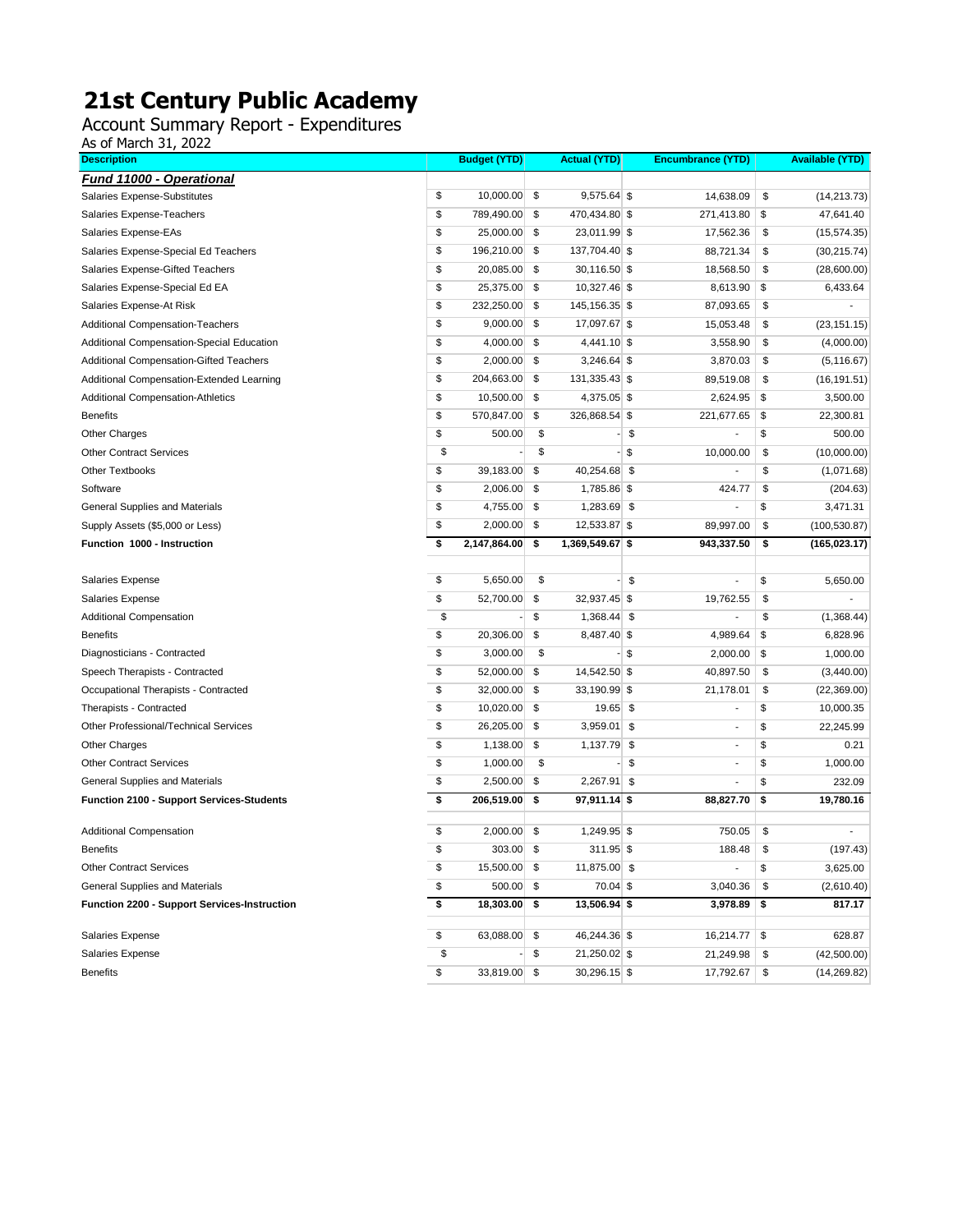| <b>Description</b>                                      | <b>Budget (YTD)</b> |     | <b>Actual (YTD)</b> | <b>Encumbrance (YTD)</b>       |    | <b>Available (YTD)</b> |
|---------------------------------------------------------|---------------------|-----|---------------------|--------------------------------|----|------------------------|
| Professional Development                                | \$<br>650.00        | \$  | 885.00 \$           | 330.00                         | \$ | (565.00)               |
| Auditing                                                | \$<br>19,400.00     | \$  | 23,085.26 \$        |                                | \$ | (3,685.26)             |
| Legal                                                   | \$<br>15,000.00     | \$  | 5,276.70 \$         | 9,723.30                       | \$ |                        |
| <b>Other Charges</b>                                    | \$<br>750.00        | \$  |                     | \$<br>$\overline{a}$           | \$ | 750.00                 |
| Advertising                                             | \$<br>100.00        | \$  | $6,105.29$ \$       | 9,061.92                       | \$ | (15,067.21)            |
| <b>Other Contract Services</b>                          | \$<br>200.00        | \$  |                     | \$                             | \$ | 200.00                 |
| Function 2300 - Support Services-General Administration | \$<br>133,007.00    | \$  | 133,142.78 \$       | 74,372.64                      | \$ | (74, 508.42)           |
| <b>Salaries Expense</b>                                 | \$<br>96,320.00     | \$  | 78,222.49 \$        | 18,097.50                      | \$ | 0.01                   |
| <b>Benefits</b>                                         | \$<br>27,116.00     | \$  | 22,294.37 \$        | 4,538.49                       | \$ | 283.14                 |
| <b>Professional Development</b>                         | \$<br>300.00        | \$  |                     | \$<br>$\overline{\phantom{a}}$ | \$ | 300.00                 |
| <b>Other Charges</b>                                    | \$<br>850.00        | \$  |                     | \$<br>$\overline{\phantom{a}}$ | \$ | 850.00                 |
| General Supplies and Materials                          | \$<br>1,000.00      | \$  | 857.35 \$           | $\overline{\phantom{a}}$       | \$ | 142.65                 |
| Supply Assets (\$5,000 or Less)                         | \$                  | \$  | 341.25 \$           | 290.74                         | \$ | (631.99)               |
| Function 2400 - Support Services-School Administration  | \$<br>125,586.00    | \$  | 101,715.46 \$       | 22,926.73                      | \$ | 943.81                 |
| <b>Salaries Expense</b>                                 | \$<br>40,497.00     | \$  | 26,995.68 \$        | 13,497.75                      | \$ | 3.57                   |
| <b>Benefits</b>                                         | \$<br>22,904.00     | \$  | 13,567.77 \$        | 8,588.34                       | \$ | 747.89                 |
| Professional Development                                | \$<br>500.00        | \$  |                     | \$                             | \$ | 500.00                 |
| Other Professional/Technical Services                   | \$<br>131,009.00    | \$  | 92,890.40 \$        | 40,972.23                      | \$ | (2,853.63)             |
| <b>Other Charges</b>                                    | \$<br>5,140.00      | \$  | 5,264.58 \$         | 219.98                         | \$ | (344.56)               |
| Rentals of Computers and Related Equipment              | \$<br>8,200.00      | \$  | 4,482.39 \$         | 1,140.91                       | \$ | 2,576.70               |
| <b>Other Contract Services</b>                          | \$<br>19,427.00     | \$  | 20,356.01 \$        | 9,498.07                       | \$ | (10, 427.08)           |
| Software                                                | \$<br>23,891.00     | \$  | 26,950.02 \$        |                                | \$ | (3,059.02)             |
| General Supplies and Materials                          | \$<br>500.00        | \$  | 378.74 \$           | 161.26                         | \$ | (40.00)                |
| <b>Function 2500 - Central Services</b>                 | \$<br>252,068.00    | \$  | 190,885.59 \$       | 74,078.54                      | \$ | (12, 896.13)           |
|                                                         |                     |     |                     |                                |    |                        |
| <b>Other Charges</b>                                    | \$<br>2,500.00      | \$  | 950.32 \$           | 1,441.14                       | \$ | 108.54                 |
| Maintenance & Repair - Buildings And Grounds            | \$<br>11,850.00     | \$  | 6,564.80 \$         | $1,705.00$ \\$                 |    | 3,580.20               |
| Electricity                                             | \$<br>50,000.00     | \$  | 34,471.69 \$        | 14,619.31                      | \$ | 909.00                 |
| Natural Gas (Buildings)                                 | \$<br>5,000.00      | \$  | 6,761.81 \$         | 3,437.92                       | \$ | (5, 199.73)            |
| Water/Sewage                                            | \$<br>22,000.00     | \$  | 15,599.29 \$        | 6,400.71                       | \$ |                        |
| <b>Communication Services</b>                           | \$<br>7,000.00      | \$  | 6,888.31 \$         | 7,611.69                       | \$ | (7,500.00)             |
| Property/Liability Insurance                            | \$<br>102,583.00    | \$  | 102,583.00 \$       | $\overline{a}$                 | \$ |                        |
| <b>Other Contract Services</b>                          | \$<br>108,567.00    | \$  | 81,253.92 \$        | 53,670.43                      | \$ | (26, 357.35)           |
| Software                                                | \$<br>1,200.00      | \$  |                     | \$<br>L,                       | \$ | 1,200.00               |
| General Supplies and Materials                          | \$<br>5,000.00      | \$  | $2,200.28$ \$       | 6,754.00                       | \$ | (3,954.28)             |
| Function 2600 - Operation & Maintenance of Plant        | \$<br>315,700.00    | \$  | 257,273.42 \$       | 95,640.20                      | \$ | (37, 213.62)           |
| <b>Salaries Expense</b>                                 | \$<br>25,375.00     | -\$ | 15,859.35 \$        | 9,515.65                       | \$ |                        |
| <b>Additional Compensation</b>                          | \$                  | \$  | $300.00$ \$         |                                | \$ | (300.00)               |
| <b>Benefits</b>                                         | \$<br>11,107.00     | \$  | $5,417.46$ \$       | $4,165.76$ \$                  |    | 1,523.78               |
| Other Charges                                           | \$<br>31.00         | \$  |                     | \$                             | \$ | 31.00                  |
| <b>Function 3100 - Food Services Operations</b>         | \$<br>36,513.00     | \$  | 21,576.81 \$        | 13,681.41                      | \$ | 1,254.78               |
|                                                         |                     |     |                     |                                |    |                        |
| <b>Additional Compensation</b>                          | \$<br>26,965.00     | \$  | 18,900.00 \$        | 13,051.21                      | \$ | (4,986.21)             |
| <b>Benefits</b>                                         | \$<br>4,559.00      | \$  | 4,622.34 \$         | 3,479.39                       | \$ | (3, 542.73)            |
| <b>Function 3300 - Community Services Operations</b>    | \$<br>31,524.00     | \$  | 23,522.34 \$        | 16,530.60                      | \$ | (8,528.94)             |
|                                                         |                     |     |                     |                                |    |                        |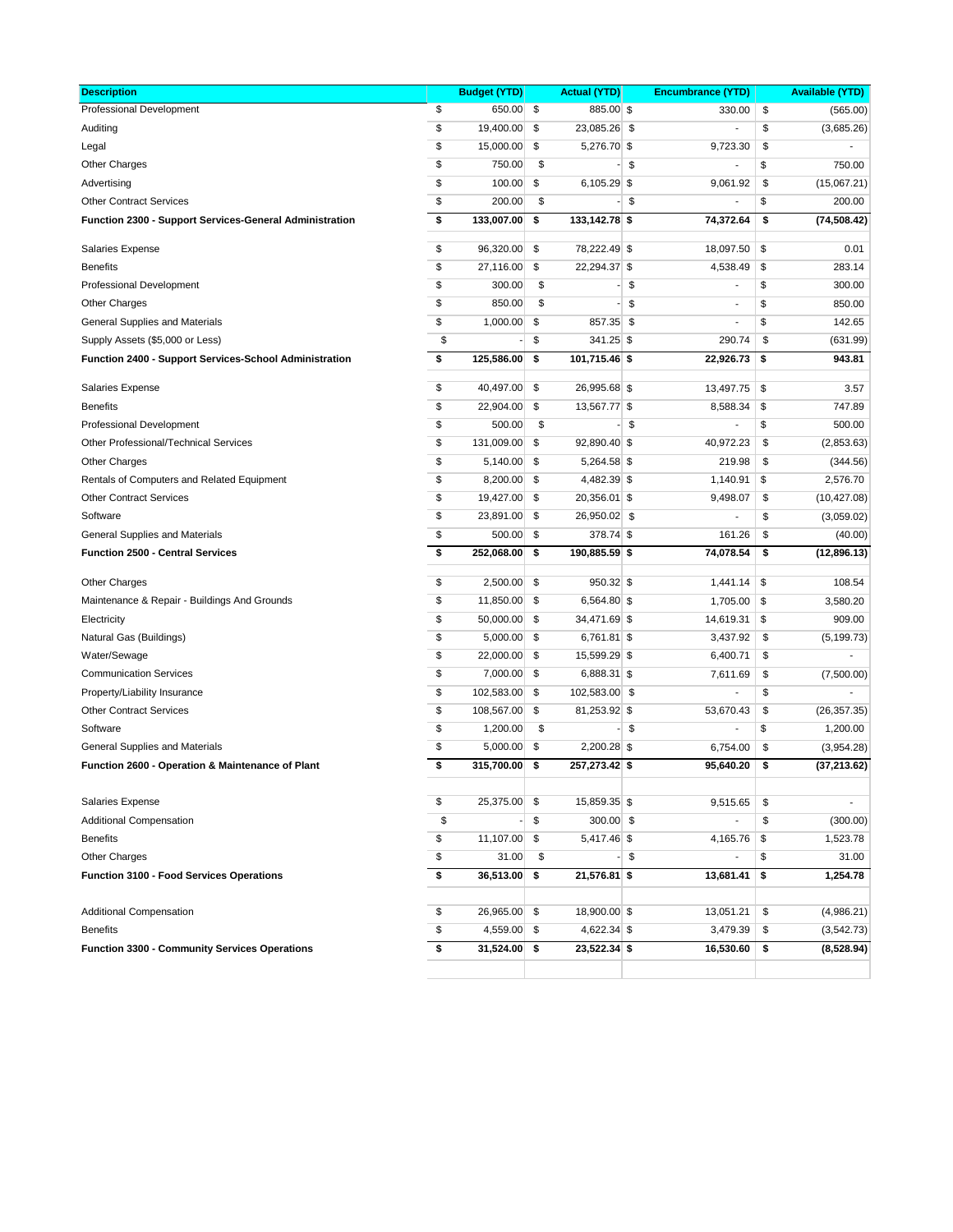| <b>Description</b>                                           | <b>Budget (YTD)</b> | <b>Actual (YTD)</b>   | <b>Encumbrance (YTD)</b>       |     | <b>Available (YTD)</b> |
|--------------------------------------------------------------|---------------------|-----------------------|--------------------------------|-----|------------------------|
| Rentals-Lease to Purchase                                    | \$<br>134,074.00    | \$<br>89,890.46 \$    | 44,253.28                      | \$  | (69.74)                |
| Function 4000 - Capital Outlay                               | \$<br>134,074.00    | \$<br>89,890.46 \$    | 44,253.28                      | \$  | (69.74)                |
|                                                              |                     |                       |                                |     |                        |
| Fund 11000 - General                                         | \$<br>3,401,158.00  | \$<br>2,298,974.61 \$ | 1,377,627.49                   | \$  | (275, 444.10)          |
|                                                              |                     |                       |                                |     |                        |
| <b>Fund 13000 - Pupil Transportation</b>                     |                     |                       |                                |     |                        |
| Rental of Equipment and Vehicles                             | \$<br>43,290.00     | \$                    | \$<br>$\overline{a}$           | \$  | 43,290.00              |
| <b>Transportation Contractors</b>                            | \$<br>82,005.00     | \$<br>87,846.74 \$    | 37,448.26                      | \$  | (43, 290.00)           |
| Fund 13000 - Pupil Transportation                            | \$<br>125,295.00    | \$<br>87,846.74 \$    | 37,448.26                      | \$  |                        |
|                                                              |                     |                       |                                |     |                        |
| <b>Fund 14000 - Total Instructional Materials</b>            |                     |                       |                                |     |                        |
| Direct Instruction-Instructional Materials 30%               | \$<br>2,195.00      | \$                    | \$<br>$\blacksquare$           | \$  | 2,195.00               |
| Fund 14000 - Total Instructional Materials Sub-Fund          | \$<br>2,195.00      | \$                    | \$<br>$\blacksquare$           | \$  | 2,195.00               |
|                                                              |                     |                       |                                |     |                        |
| <b>Fund 21000 - Food Services</b>                            | \$<br>4,237.00      | \$                    | \$<br>$\overline{\phantom{a}}$ | \$  | 4,237.00               |
| Contracts - Interagency                                      | 75,189.00           |                       |                                |     |                        |
| Food                                                         | \$                  | \$<br>54,784.73 \$    | 20,404.37                      | \$  | (0.10)                 |
| Fund 21000 - Food Services                                   | \$<br>79,426.00     | \$<br>54,784.73 \$    | 20,404.37                      | \$  | 4,236.90               |
|                                                              |                     |                       |                                |     |                        |
| Fund 23000 - Activity Fund<br><b>Additional Compensation</b> | \$<br>9,000.00      | \$<br>14,000.00 \$    | $\overline{a}$                 | \$  | (5,000.00)             |
|                                                              |                     |                       |                                |     |                        |
| <b>Benefits</b>                                              | \$<br>1,062.00      | \$<br>2,037.66 \$     | 322.52                         | \$  | (1, 298.18)            |
| <b>Other Charges</b>                                         | \$<br>10,000.00     | \$<br>1,194.27 \$     | $313.75$ \$                    |     | 8,491.98               |
| <b>Other Contract Services</b>                               | \$<br>10,000.00     | \$<br>8,372.50 \$     | 2,047.50                       | \$  | (420.00)               |
| General Supplies and Materials                               | \$<br>56,921.00     | \$<br>$19,810.17$ \$  | $4,586.03$ \$                  |     | 32,524.80              |
| Fund 23000 - Non-Instructional Support                       | \$<br>86,983.00     | \$<br>45,414.60 \$    | 7,269.80                       | -\$ | 34,298.60              |
| <b>Fund 24101 - Title I</b>                                  |                     |                       |                                |     |                        |
| Salaries Expense - EA's                                      | \$<br>75,000.00     | \$<br>47,109.45 \$    | 28,265.55                      | \$  | (375.00)               |
| <b>Benefits</b>                                              | \$<br>30,707.00     | \$<br>19,450.43 \$    | 13,831.97                      | \$  | (2,575.40)             |
| Fund 24101 - Title I - IASA                                  | \$<br>105,707.00    | \$<br>66,559.88 \$    | 42,097.52                      | \$  | (2,950.40)             |
|                                                              |                     |                       |                                |     |                        |
| <b>Fund 24106 IDEA-B</b>                                     |                     |                       |                                |     |                        |
| Salaries Expense                                             | \$<br>59,800.00     | \$<br>$37,485.71$ \$  | 22,314.29                      | \$  |                        |
| <b>Benefits</b>                                              | \$<br>29,141.00     | \$<br>17,285.49 \$    | $11,396.85$ \$                 |     | 458.66                 |
| Fund 24106 - Entitlement IDEA-B                              | \$<br>88,941.00     | \$<br>54,771.20 \$    | $33,711.14$ \$                 |     | 458.66                 |
|                                                              |                     |                       |                                |     |                        |
| Fund 24154 - Title II                                        |                     |                       |                                |     |                        |
| <b>Additional Compensation</b>                               | \$<br>23,159.00 \$  | $8,000.00$ \$         | $8,000.00$ \$                  |     | 7,159.00               |
| <b>Benefit</b>                                               | \$<br>3,627.00      | \$<br>1,952.15 \$     | $1,225.23$ \$                  |     | 449.62                 |
| Fund 24154 - Title II                                        | \$<br>26,786.00     | \$<br>$9,952.15$ \$   | $9,225.23$ \$                  |     | 7,608.62               |
|                                                              |                     |                       |                                |     |                        |
| Fund 24189 - Title IV                                        |                     |                       |                                |     |                        |
| Salaries Expense                                             | \$                  | \$<br>$2,659.14$ \$   | 1,840.86                       | \$  | (4,500.00)             |
| Salaries Expense                                             | \$<br>8,071.00      | \$<br>1,920.49 \$     | 1,329.51                       | \$  | 4,821.00               |
| <b>Benefits</b>                                              | \$<br>1,929.00      | \$<br>1,859.65 \$     | 1,424.01                       | \$  | (1,354.66)             |
| Fund 24189 - Title IV                                        | \$<br>10,000.00     | \$<br>$6,439.28$ \$   | 4,594.38                       | \$  | (1,033.66)             |
|                                                              |                     |                       |                                |     |                        |
| Fund 24301 - Cares Act                                       |                     |                       |                                |     |                        |
| General Supplies and Materials                               | \$<br>94.00         | \$<br>$94.00$ \$      | $\overline{\phantom{a}}$       | \$  |                        |
| Fund 24301 - Cares Act                                       | \$<br>94.00         | \$<br>$94.00$ \$      | $\blacksquare$                 | \$  |                        |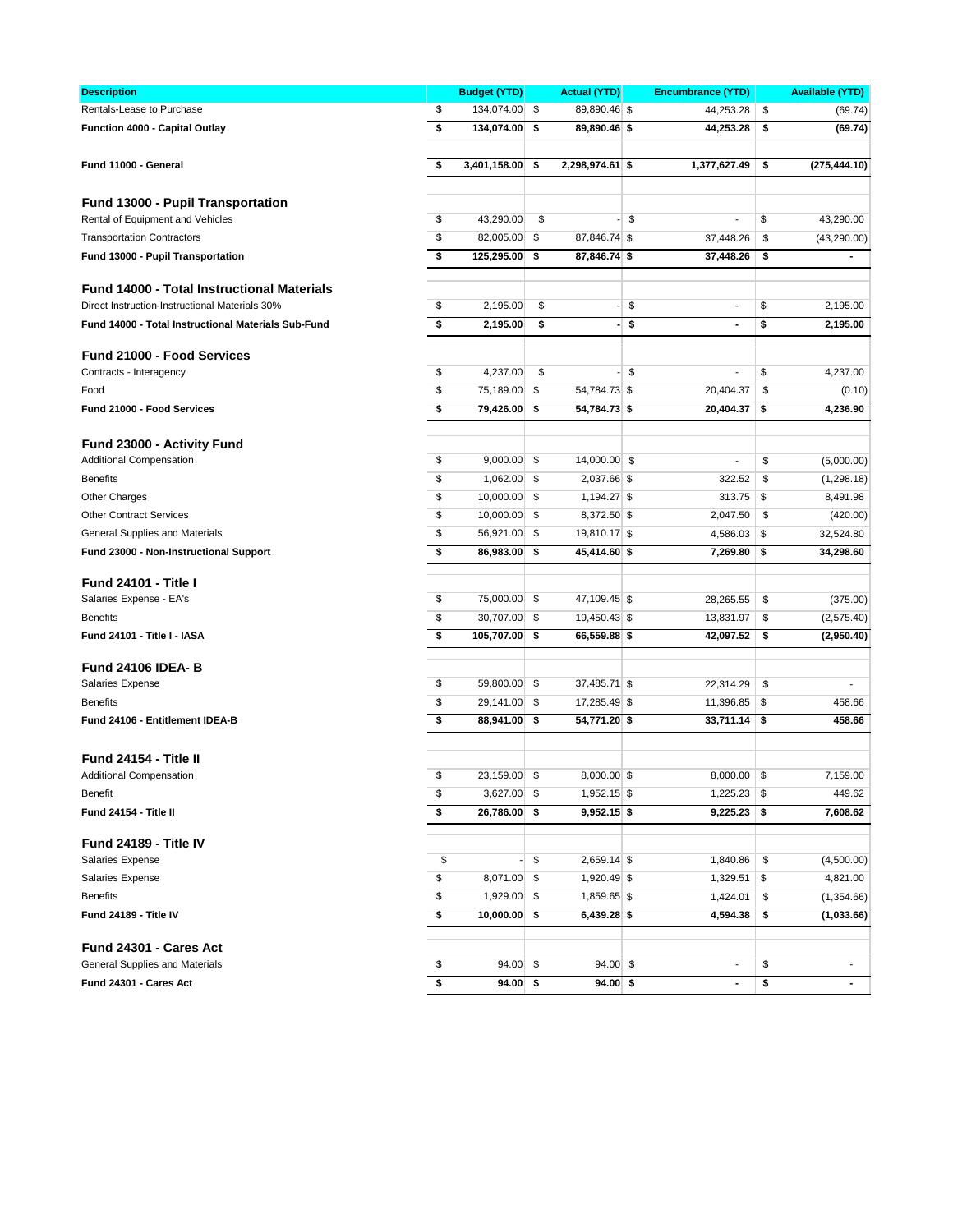| Fund 24309 - Social Emotional Learning<br>\$<br>15,000.00<br>\$<br>\$<br>Software<br>14,974.77 \$<br>25.23<br>\$<br>15,000.00<br>\$<br>25.23<br>Fund 24309 - CRRSA - Social Emotional Learning<br>14,974.77 \$<br>\$<br>$\blacksquare$<br>Fund 24316 - Air Quality<br>\$<br>\$<br>General Supplies and Materials<br>3,995.00<br>\$<br>\$<br>3,995.00<br>$\overline{\phantom{a}}$<br>\$<br>\$<br>4,022.00<br>\$<br>4,022.00 \$<br>Supply Assets (\$5,000 or Less)<br>$\overline{a}$<br>\$<br>\$<br>Fund 24316 - Air Quality<br>8,017.00<br>4,022.00 \$<br>\$<br>3,995.00<br>$\blacksquare$<br><b>Fund 24330 - ESSER III</b><br>\$<br><b>Salaries Expense</b><br>125,300.00<br>\$<br>78,312.45 \$<br>\$<br>46,987.55<br>\$<br><b>Salaries Expense</b><br>58,830.00<br>\$<br>7,353.20 \$<br>$8,272.30$ \$<br>43,204.50<br>\$<br>57,870.00<br>\$<br>30,985.08 \$<br>4,400.40<br><b>Benefits</b><br>$22,484.52$ \$<br>\$<br>Other Charges<br>12,500.00<br>\$<br>\$<br>\$<br>12,500.00<br>\$<br>\$<br>\$<br>12,500.00<br>\$<br>11,250.00<br><b>Student Travel</b><br>1,250.00<br>\$<br>\$<br>\$<br>\$<br>(3, 135.08)<br>General Supplies and Materials<br>3,135.08<br>\$<br>\$<br>\$<br>120,785.00<br>Supply Assets (\$5,000 or Less)<br>132,185.00<br>$11,400.00$ \\$<br>\$<br>Function 1000 - Instruction<br>399,185.00<br>\$<br>116,650.73 \$<br>$93,529.45$ \$<br>189,004.82<br>\$<br>\$<br>\$<br>\$<br>153,000.00<br><b>Salaries Expense</b><br>153,000.00<br>$\overline{a}$<br>\$<br>\$<br>\$<br><b>Salaries Expense</b><br>$16,715.81$ \$<br>(30,700.00)<br>13,984.19<br>\$<br>\$<br><b>Benefits</b><br>8,960.77 \$<br>\$<br>5,659.01<br>(14, 619.78)<br>\$<br>153,000.00<br>\$<br>25,676.58 \$<br>$19,643.20$ \$<br>107,680.22<br><b>Function 2100 - Support Services-Students</b><br>\$<br>50,000.00<br><b>Other Contract Services</b><br>\$<br>\$<br>\$<br>50,000.00<br>۰.<br>$\overline{a}$<br>\$<br>\$<br>\$<br>Fixed Assets (More Than \$5,000)<br>246,242.06<br>\$<br>(246, 242.06)<br>\$<br>162,000.00<br>\$<br>- \$<br>\$<br>162,000.00<br>Supply Assets (\$5,000 or Less)<br>\$<br>\$<br>212,000.00<br>- \$<br>Function 2600 - Operation & Maintenance of Plant<br>246,242.06<br>\$<br>(34, 242.06)<br>\$<br>764,185.00<br>\$<br>142,327.31 \$<br>262,442.98<br><b>Fund 24330 - ESSER III</b><br>359,414.71<br>\$<br><b>Fund 25153 - Title XIX MEDICAID</b><br>\$<br>Other Professional/Technical Services<br>26,191.00<br>\$<br>$9,165.96$ \$<br>13,686.04<br>$3,339.00$ \$<br>\$<br>\$<br>13,686.04<br>Fund 25153 - Title XIX MEDICAID 3/21 Years<br>26,191.00<br>$9,165.96$ \$<br>$3,339.00$ \$<br>Fund 26163 - Golden Apple Foundation<br>Supply Assets (\$5,000 or Less)<br>\$<br>1,220.00<br>\$<br>\$<br>1,220.00<br>\$<br>Fund 26163 - Golden Apple Foundation<br>\$<br>1,220.00<br>\$<br>\$<br>1,220.00<br>\$<br>Fund 26211 - Target Grant<br>\$<br><b>Other Contract Services</b><br>\$<br>700.00<br>\$<br>\$<br>700.00<br>$\overline{\phantom{a}}$<br>\$<br>700.00<br>\$<br>\$<br>$\blacksquare$<br>\$<br>700.00<br>Fund 26211 - Target Grant<br>Fund 27107 - 2012 GO BOND Libraries<br>Library And Audio-Visual<br>\$<br>6,874.00<br>\$<br>\$<br>\$<br>6,874.00<br>$\overline{\phantom{a}}$<br>\$<br>6,874.00<br>\$<br>\$<br>Fund 27107 - 2012 GO BOND Libraries<br>\$<br>6,874.00<br>$\blacksquare$<br>۰.<br>Fund 27153 - ELTP Transportation<br><b>Transportation Contractors</b><br>660.00<br>\$<br>\$<br>\$<br>\$<br>660.00<br>$\overline{\phantom{a}}$<br>\$<br>Fund 27153 - ELTP Transportation<br>660.00<br>\$<br>$-$ \$<br>\$<br>660.00<br>$\overline{\phantom{a}}$ | <b>Description</b> | <b>Budget (YTD)</b> | <b>Actual (YTD)</b> |  |  | <b>Encumbrance (YTD)</b> | <b>Available (YTD)</b> |  |  |
|---------------------------------------------------------------------------------------------------------------------------------------------------------------------------------------------------------------------------------------------------------------------------------------------------------------------------------------------------------------------------------------------------------------------------------------------------------------------------------------------------------------------------------------------------------------------------------------------------------------------------------------------------------------------------------------------------------------------------------------------------------------------------------------------------------------------------------------------------------------------------------------------------------------------------------------------------------------------------------------------------------------------------------------------------------------------------------------------------------------------------------------------------------------------------------------------------------------------------------------------------------------------------------------------------------------------------------------------------------------------------------------------------------------------------------------------------------------------------------------------------------------------------------------------------------------------------------------------------------------------------------------------------------------------------------------------------------------------------------------------------------------------------------------------------------------------------------------------------------------------------------------------------------------------------------------------------------------------------------------------------------------------------------------------------------------------------------------------------------------------------------------------------------------------------------------------------------------------------------------------------------------------------------------------------------------------------------------------------------------------------------------------------------------------------------------------------------------------------------------------------------------------------------------------------------------------------------------------------------------------------------------------------------------------------------------------------------------------------------------------------------------------------------------------------------------------------------------------------------------------------------------------------------------------------------------------------------------------------------------------------------------------------------------------------------------------------------------------------------------------------------------------------------------------------------------------------------------------------------------------------------------------------------------------------------------------------------------------------------------------------------------------------------------------------------------------------------------------------------------------------------------------------------------------------------------------------------------------------|--------------------|---------------------|---------------------|--|--|--------------------------|------------------------|--|--|
|                                                                                                                                                                                                                                                                                                                                                                                                                                                                                                                                                                                                                                                                                                                                                                                                                                                                                                                                                                                                                                                                                                                                                                                                                                                                                                                                                                                                                                                                                                                                                                                                                                                                                                                                                                                                                                                                                                                                                                                                                                                                                                                                                                                                                                                                                                                                                                                                                                                                                                                                                                                                                                                                                                                                                                                                                                                                                                                                                                                                                                                                                                                                                                                                                                                                                                                                                                                                                                                                                                                                                                                                   |                    |                     |                     |  |  |                          |                        |  |  |
|                                                                                                                                                                                                                                                                                                                                                                                                                                                                                                                                                                                                                                                                                                                                                                                                                                                                                                                                                                                                                                                                                                                                                                                                                                                                                                                                                                                                                                                                                                                                                                                                                                                                                                                                                                                                                                                                                                                                                                                                                                                                                                                                                                                                                                                                                                                                                                                                                                                                                                                                                                                                                                                                                                                                                                                                                                                                                                                                                                                                                                                                                                                                                                                                                                                                                                                                                                                                                                                                                                                                                                                                   |                    |                     |                     |  |  |                          |                        |  |  |
|                                                                                                                                                                                                                                                                                                                                                                                                                                                                                                                                                                                                                                                                                                                                                                                                                                                                                                                                                                                                                                                                                                                                                                                                                                                                                                                                                                                                                                                                                                                                                                                                                                                                                                                                                                                                                                                                                                                                                                                                                                                                                                                                                                                                                                                                                                                                                                                                                                                                                                                                                                                                                                                                                                                                                                                                                                                                                                                                                                                                                                                                                                                                                                                                                                                                                                                                                                                                                                                                                                                                                                                                   |                    |                     |                     |  |  |                          |                        |  |  |
|                                                                                                                                                                                                                                                                                                                                                                                                                                                                                                                                                                                                                                                                                                                                                                                                                                                                                                                                                                                                                                                                                                                                                                                                                                                                                                                                                                                                                                                                                                                                                                                                                                                                                                                                                                                                                                                                                                                                                                                                                                                                                                                                                                                                                                                                                                                                                                                                                                                                                                                                                                                                                                                                                                                                                                                                                                                                                                                                                                                                                                                                                                                                                                                                                                                                                                                                                                                                                                                                                                                                                                                                   |                    |                     |                     |  |  |                          |                        |  |  |
|                                                                                                                                                                                                                                                                                                                                                                                                                                                                                                                                                                                                                                                                                                                                                                                                                                                                                                                                                                                                                                                                                                                                                                                                                                                                                                                                                                                                                                                                                                                                                                                                                                                                                                                                                                                                                                                                                                                                                                                                                                                                                                                                                                                                                                                                                                                                                                                                                                                                                                                                                                                                                                                                                                                                                                                                                                                                                                                                                                                                                                                                                                                                                                                                                                                                                                                                                                                                                                                                                                                                                                                                   |                    |                     |                     |  |  |                          |                        |  |  |
|                                                                                                                                                                                                                                                                                                                                                                                                                                                                                                                                                                                                                                                                                                                                                                                                                                                                                                                                                                                                                                                                                                                                                                                                                                                                                                                                                                                                                                                                                                                                                                                                                                                                                                                                                                                                                                                                                                                                                                                                                                                                                                                                                                                                                                                                                                                                                                                                                                                                                                                                                                                                                                                                                                                                                                                                                                                                                                                                                                                                                                                                                                                                                                                                                                                                                                                                                                                                                                                                                                                                                                                                   |                    |                     |                     |  |  |                          |                        |  |  |
|                                                                                                                                                                                                                                                                                                                                                                                                                                                                                                                                                                                                                                                                                                                                                                                                                                                                                                                                                                                                                                                                                                                                                                                                                                                                                                                                                                                                                                                                                                                                                                                                                                                                                                                                                                                                                                                                                                                                                                                                                                                                                                                                                                                                                                                                                                                                                                                                                                                                                                                                                                                                                                                                                                                                                                                                                                                                                                                                                                                                                                                                                                                                                                                                                                                                                                                                                                                                                                                                                                                                                                                                   |                    |                     |                     |  |  |                          |                        |  |  |
|                                                                                                                                                                                                                                                                                                                                                                                                                                                                                                                                                                                                                                                                                                                                                                                                                                                                                                                                                                                                                                                                                                                                                                                                                                                                                                                                                                                                                                                                                                                                                                                                                                                                                                                                                                                                                                                                                                                                                                                                                                                                                                                                                                                                                                                                                                                                                                                                                                                                                                                                                                                                                                                                                                                                                                                                                                                                                                                                                                                                                                                                                                                                                                                                                                                                                                                                                                                                                                                                                                                                                                                                   |                    |                     |                     |  |  |                          |                        |  |  |
|                                                                                                                                                                                                                                                                                                                                                                                                                                                                                                                                                                                                                                                                                                                                                                                                                                                                                                                                                                                                                                                                                                                                                                                                                                                                                                                                                                                                                                                                                                                                                                                                                                                                                                                                                                                                                                                                                                                                                                                                                                                                                                                                                                                                                                                                                                                                                                                                                                                                                                                                                                                                                                                                                                                                                                                                                                                                                                                                                                                                                                                                                                                                                                                                                                                                                                                                                                                                                                                                                                                                                                                                   |                    |                     |                     |  |  |                          |                        |  |  |
|                                                                                                                                                                                                                                                                                                                                                                                                                                                                                                                                                                                                                                                                                                                                                                                                                                                                                                                                                                                                                                                                                                                                                                                                                                                                                                                                                                                                                                                                                                                                                                                                                                                                                                                                                                                                                                                                                                                                                                                                                                                                                                                                                                                                                                                                                                                                                                                                                                                                                                                                                                                                                                                                                                                                                                                                                                                                                                                                                                                                                                                                                                                                                                                                                                                                                                                                                                                                                                                                                                                                                                                                   |                    |                     |                     |  |  |                          |                        |  |  |
|                                                                                                                                                                                                                                                                                                                                                                                                                                                                                                                                                                                                                                                                                                                                                                                                                                                                                                                                                                                                                                                                                                                                                                                                                                                                                                                                                                                                                                                                                                                                                                                                                                                                                                                                                                                                                                                                                                                                                                                                                                                                                                                                                                                                                                                                                                                                                                                                                                                                                                                                                                                                                                                                                                                                                                                                                                                                                                                                                                                                                                                                                                                                                                                                                                                                                                                                                                                                                                                                                                                                                                                                   |                    |                     |                     |  |  |                          |                        |  |  |
|                                                                                                                                                                                                                                                                                                                                                                                                                                                                                                                                                                                                                                                                                                                                                                                                                                                                                                                                                                                                                                                                                                                                                                                                                                                                                                                                                                                                                                                                                                                                                                                                                                                                                                                                                                                                                                                                                                                                                                                                                                                                                                                                                                                                                                                                                                                                                                                                                                                                                                                                                                                                                                                                                                                                                                                                                                                                                                                                                                                                                                                                                                                                                                                                                                                                                                                                                                                                                                                                                                                                                                                                   |                    |                     |                     |  |  |                          |                        |  |  |
|                                                                                                                                                                                                                                                                                                                                                                                                                                                                                                                                                                                                                                                                                                                                                                                                                                                                                                                                                                                                                                                                                                                                                                                                                                                                                                                                                                                                                                                                                                                                                                                                                                                                                                                                                                                                                                                                                                                                                                                                                                                                                                                                                                                                                                                                                                                                                                                                                                                                                                                                                                                                                                                                                                                                                                                                                                                                                                                                                                                                                                                                                                                                                                                                                                                                                                                                                                                                                                                                                                                                                                                                   |                    |                     |                     |  |  |                          |                        |  |  |
|                                                                                                                                                                                                                                                                                                                                                                                                                                                                                                                                                                                                                                                                                                                                                                                                                                                                                                                                                                                                                                                                                                                                                                                                                                                                                                                                                                                                                                                                                                                                                                                                                                                                                                                                                                                                                                                                                                                                                                                                                                                                                                                                                                                                                                                                                                                                                                                                                                                                                                                                                                                                                                                                                                                                                                                                                                                                                                                                                                                                                                                                                                                                                                                                                                                                                                                                                                                                                                                                                                                                                                                                   |                    |                     |                     |  |  |                          |                        |  |  |
|                                                                                                                                                                                                                                                                                                                                                                                                                                                                                                                                                                                                                                                                                                                                                                                                                                                                                                                                                                                                                                                                                                                                                                                                                                                                                                                                                                                                                                                                                                                                                                                                                                                                                                                                                                                                                                                                                                                                                                                                                                                                                                                                                                                                                                                                                                                                                                                                                                                                                                                                                                                                                                                                                                                                                                                                                                                                                                                                                                                                                                                                                                                                                                                                                                                                                                                                                                                                                                                                                                                                                                                                   |                    |                     |                     |  |  |                          |                        |  |  |
|                                                                                                                                                                                                                                                                                                                                                                                                                                                                                                                                                                                                                                                                                                                                                                                                                                                                                                                                                                                                                                                                                                                                                                                                                                                                                                                                                                                                                                                                                                                                                                                                                                                                                                                                                                                                                                                                                                                                                                                                                                                                                                                                                                                                                                                                                                                                                                                                                                                                                                                                                                                                                                                                                                                                                                                                                                                                                                                                                                                                                                                                                                                                                                                                                                                                                                                                                                                                                                                                                                                                                                                                   |                    |                     |                     |  |  |                          |                        |  |  |
|                                                                                                                                                                                                                                                                                                                                                                                                                                                                                                                                                                                                                                                                                                                                                                                                                                                                                                                                                                                                                                                                                                                                                                                                                                                                                                                                                                                                                                                                                                                                                                                                                                                                                                                                                                                                                                                                                                                                                                                                                                                                                                                                                                                                                                                                                                                                                                                                                                                                                                                                                                                                                                                                                                                                                                                                                                                                                                                                                                                                                                                                                                                                                                                                                                                                                                                                                                                                                                                                                                                                                                                                   |                    |                     |                     |  |  |                          |                        |  |  |
|                                                                                                                                                                                                                                                                                                                                                                                                                                                                                                                                                                                                                                                                                                                                                                                                                                                                                                                                                                                                                                                                                                                                                                                                                                                                                                                                                                                                                                                                                                                                                                                                                                                                                                                                                                                                                                                                                                                                                                                                                                                                                                                                                                                                                                                                                                                                                                                                                                                                                                                                                                                                                                                                                                                                                                                                                                                                                                                                                                                                                                                                                                                                                                                                                                                                                                                                                                                                                                                                                                                                                                                                   |                    |                     |                     |  |  |                          |                        |  |  |
|                                                                                                                                                                                                                                                                                                                                                                                                                                                                                                                                                                                                                                                                                                                                                                                                                                                                                                                                                                                                                                                                                                                                                                                                                                                                                                                                                                                                                                                                                                                                                                                                                                                                                                                                                                                                                                                                                                                                                                                                                                                                                                                                                                                                                                                                                                                                                                                                                                                                                                                                                                                                                                                                                                                                                                                                                                                                                                                                                                                                                                                                                                                                                                                                                                                                                                                                                                                                                                                                                                                                                                                                   |                    |                     |                     |  |  |                          |                        |  |  |
|                                                                                                                                                                                                                                                                                                                                                                                                                                                                                                                                                                                                                                                                                                                                                                                                                                                                                                                                                                                                                                                                                                                                                                                                                                                                                                                                                                                                                                                                                                                                                                                                                                                                                                                                                                                                                                                                                                                                                                                                                                                                                                                                                                                                                                                                                                                                                                                                                                                                                                                                                                                                                                                                                                                                                                                                                                                                                                                                                                                                                                                                                                                                                                                                                                                                                                                                                                                                                                                                                                                                                                                                   |                    |                     |                     |  |  |                          |                        |  |  |
|                                                                                                                                                                                                                                                                                                                                                                                                                                                                                                                                                                                                                                                                                                                                                                                                                                                                                                                                                                                                                                                                                                                                                                                                                                                                                                                                                                                                                                                                                                                                                                                                                                                                                                                                                                                                                                                                                                                                                                                                                                                                                                                                                                                                                                                                                                                                                                                                                                                                                                                                                                                                                                                                                                                                                                                                                                                                                                                                                                                                                                                                                                                                                                                                                                                                                                                                                                                                                                                                                                                                                                                                   |                    |                     |                     |  |  |                          |                        |  |  |
|                                                                                                                                                                                                                                                                                                                                                                                                                                                                                                                                                                                                                                                                                                                                                                                                                                                                                                                                                                                                                                                                                                                                                                                                                                                                                                                                                                                                                                                                                                                                                                                                                                                                                                                                                                                                                                                                                                                                                                                                                                                                                                                                                                                                                                                                                                                                                                                                                                                                                                                                                                                                                                                                                                                                                                                                                                                                                                                                                                                                                                                                                                                                                                                                                                                                                                                                                                                                                                                                                                                                                                                                   |                    |                     |                     |  |  |                          |                        |  |  |
|                                                                                                                                                                                                                                                                                                                                                                                                                                                                                                                                                                                                                                                                                                                                                                                                                                                                                                                                                                                                                                                                                                                                                                                                                                                                                                                                                                                                                                                                                                                                                                                                                                                                                                                                                                                                                                                                                                                                                                                                                                                                                                                                                                                                                                                                                                                                                                                                                                                                                                                                                                                                                                                                                                                                                                                                                                                                                                                                                                                                                                                                                                                                                                                                                                                                                                                                                                                                                                                                                                                                                                                                   |                    |                     |                     |  |  |                          |                        |  |  |
|                                                                                                                                                                                                                                                                                                                                                                                                                                                                                                                                                                                                                                                                                                                                                                                                                                                                                                                                                                                                                                                                                                                                                                                                                                                                                                                                                                                                                                                                                                                                                                                                                                                                                                                                                                                                                                                                                                                                                                                                                                                                                                                                                                                                                                                                                                                                                                                                                                                                                                                                                                                                                                                                                                                                                                                                                                                                                                                                                                                                                                                                                                                                                                                                                                                                                                                                                                                                                                                                                                                                                                                                   |                    |                     |                     |  |  |                          |                        |  |  |
|                                                                                                                                                                                                                                                                                                                                                                                                                                                                                                                                                                                                                                                                                                                                                                                                                                                                                                                                                                                                                                                                                                                                                                                                                                                                                                                                                                                                                                                                                                                                                                                                                                                                                                                                                                                                                                                                                                                                                                                                                                                                                                                                                                                                                                                                                                                                                                                                                                                                                                                                                                                                                                                                                                                                                                                                                                                                                                                                                                                                                                                                                                                                                                                                                                                                                                                                                                                                                                                                                                                                                                                                   |                    |                     |                     |  |  |                          |                        |  |  |
|                                                                                                                                                                                                                                                                                                                                                                                                                                                                                                                                                                                                                                                                                                                                                                                                                                                                                                                                                                                                                                                                                                                                                                                                                                                                                                                                                                                                                                                                                                                                                                                                                                                                                                                                                                                                                                                                                                                                                                                                                                                                                                                                                                                                                                                                                                                                                                                                                                                                                                                                                                                                                                                                                                                                                                                                                                                                                                                                                                                                                                                                                                                                                                                                                                                                                                                                                                                                                                                                                                                                                                                                   |                    |                     |                     |  |  |                          |                        |  |  |
|                                                                                                                                                                                                                                                                                                                                                                                                                                                                                                                                                                                                                                                                                                                                                                                                                                                                                                                                                                                                                                                                                                                                                                                                                                                                                                                                                                                                                                                                                                                                                                                                                                                                                                                                                                                                                                                                                                                                                                                                                                                                                                                                                                                                                                                                                                                                                                                                                                                                                                                                                                                                                                                                                                                                                                                                                                                                                                                                                                                                                                                                                                                                                                                                                                                                                                                                                                                                                                                                                                                                                                                                   |                    |                     |                     |  |  |                          |                        |  |  |
|                                                                                                                                                                                                                                                                                                                                                                                                                                                                                                                                                                                                                                                                                                                                                                                                                                                                                                                                                                                                                                                                                                                                                                                                                                                                                                                                                                                                                                                                                                                                                                                                                                                                                                                                                                                                                                                                                                                                                                                                                                                                                                                                                                                                                                                                                                                                                                                                                                                                                                                                                                                                                                                                                                                                                                                                                                                                                                                                                                                                                                                                                                                                                                                                                                                                                                                                                                                                                                                                                                                                                                                                   |                    |                     |                     |  |  |                          |                        |  |  |
|                                                                                                                                                                                                                                                                                                                                                                                                                                                                                                                                                                                                                                                                                                                                                                                                                                                                                                                                                                                                                                                                                                                                                                                                                                                                                                                                                                                                                                                                                                                                                                                                                                                                                                                                                                                                                                                                                                                                                                                                                                                                                                                                                                                                                                                                                                                                                                                                                                                                                                                                                                                                                                                                                                                                                                                                                                                                                                                                                                                                                                                                                                                                                                                                                                                                                                                                                                                                                                                                                                                                                                                                   |                    |                     |                     |  |  |                          |                        |  |  |
|                                                                                                                                                                                                                                                                                                                                                                                                                                                                                                                                                                                                                                                                                                                                                                                                                                                                                                                                                                                                                                                                                                                                                                                                                                                                                                                                                                                                                                                                                                                                                                                                                                                                                                                                                                                                                                                                                                                                                                                                                                                                                                                                                                                                                                                                                                                                                                                                                                                                                                                                                                                                                                                                                                                                                                                                                                                                                                                                                                                                                                                                                                                                                                                                                                                                                                                                                                                                                                                                                                                                                                                                   |                    |                     |                     |  |  |                          |                        |  |  |
|                                                                                                                                                                                                                                                                                                                                                                                                                                                                                                                                                                                                                                                                                                                                                                                                                                                                                                                                                                                                                                                                                                                                                                                                                                                                                                                                                                                                                                                                                                                                                                                                                                                                                                                                                                                                                                                                                                                                                                                                                                                                                                                                                                                                                                                                                                                                                                                                                                                                                                                                                                                                                                                                                                                                                                                                                                                                                                                                                                                                                                                                                                                                                                                                                                                                                                                                                                                                                                                                                                                                                                                                   |                    |                     |                     |  |  |                          |                        |  |  |
|                                                                                                                                                                                                                                                                                                                                                                                                                                                                                                                                                                                                                                                                                                                                                                                                                                                                                                                                                                                                                                                                                                                                                                                                                                                                                                                                                                                                                                                                                                                                                                                                                                                                                                                                                                                                                                                                                                                                                                                                                                                                                                                                                                                                                                                                                                                                                                                                                                                                                                                                                                                                                                                                                                                                                                                                                                                                                                                                                                                                                                                                                                                                                                                                                                                                                                                                                                                                                                                                                                                                                                                                   |                    |                     |                     |  |  |                          |                        |  |  |
|                                                                                                                                                                                                                                                                                                                                                                                                                                                                                                                                                                                                                                                                                                                                                                                                                                                                                                                                                                                                                                                                                                                                                                                                                                                                                                                                                                                                                                                                                                                                                                                                                                                                                                                                                                                                                                                                                                                                                                                                                                                                                                                                                                                                                                                                                                                                                                                                                                                                                                                                                                                                                                                                                                                                                                                                                                                                                                                                                                                                                                                                                                                                                                                                                                                                                                                                                                                                                                                                                                                                                                                                   |                    |                     |                     |  |  |                          |                        |  |  |
|                                                                                                                                                                                                                                                                                                                                                                                                                                                                                                                                                                                                                                                                                                                                                                                                                                                                                                                                                                                                                                                                                                                                                                                                                                                                                                                                                                                                                                                                                                                                                                                                                                                                                                                                                                                                                                                                                                                                                                                                                                                                                                                                                                                                                                                                                                                                                                                                                                                                                                                                                                                                                                                                                                                                                                                                                                                                                                                                                                                                                                                                                                                                                                                                                                                                                                                                                                                                                                                                                                                                                                                                   |                    |                     |                     |  |  |                          |                        |  |  |
|                                                                                                                                                                                                                                                                                                                                                                                                                                                                                                                                                                                                                                                                                                                                                                                                                                                                                                                                                                                                                                                                                                                                                                                                                                                                                                                                                                                                                                                                                                                                                                                                                                                                                                                                                                                                                                                                                                                                                                                                                                                                                                                                                                                                                                                                                                                                                                                                                                                                                                                                                                                                                                                                                                                                                                                                                                                                                                                                                                                                                                                                                                                                                                                                                                                                                                                                                                                                                                                                                                                                                                                                   |                    |                     |                     |  |  |                          |                        |  |  |
|                                                                                                                                                                                                                                                                                                                                                                                                                                                                                                                                                                                                                                                                                                                                                                                                                                                                                                                                                                                                                                                                                                                                                                                                                                                                                                                                                                                                                                                                                                                                                                                                                                                                                                                                                                                                                                                                                                                                                                                                                                                                                                                                                                                                                                                                                                                                                                                                                                                                                                                                                                                                                                                                                                                                                                                                                                                                                                                                                                                                                                                                                                                                                                                                                                                                                                                                                                                                                                                                                                                                                                                                   |                    |                     |                     |  |  |                          |                        |  |  |
|                                                                                                                                                                                                                                                                                                                                                                                                                                                                                                                                                                                                                                                                                                                                                                                                                                                                                                                                                                                                                                                                                                                                                                                                                                                                                                                                                                                                                                                                                                                                                                                                                                                                                                                                                                                                                                                                                                                                                                                                                                                                                                                                                                                                                                                                                                                                                                                                                                                                                                                                                                                                                                                                                                                                                                                                                                                                                                                                                                                                                                                                                                                                                                                                                                                                                                                                                                                                                                                                                                                                                                                                   |                    |                     |                     |  |  |                          |                        |  |  |
|                                                                                                                                                                                                                                                                                                                                                                                                                                                                                                                                                                                                                                                                                                                                                                                                                                                                                                                                                                                                                                                                                                                                                                                                                                                                                                                                                                                                                                                                                                                                                                                                                                                                                                                                                                                                                                                                                                                                                                                                                                                                                                                                                                                                                                                                                                                                                                                                                                                                                                                                                                                                                                                                                                                                                                                                                                                                                                                                                                                                                                                                                                                                                                                                                                                                                                                                                                                                                                                                                                                                                                                                   |                    |                     |                     |  |  |                          |                        |  |  |
|                                                                                                                                                                                                                                                                                                                                                                                                                                                                                                                                                                                                                                                                                                                                                                                                                                                                                                                                                                                                                                                                                                                                                                                                                                                                                                                                                                                                                                                                                                                                                                                                                                                                                                                                                                                                                                                                                                                                                                                                                                                                                                                                                                                                                                                                                                                                                                                                                                                                                                                                                                                                                                                                                                                                                                                                                                                                                                                                                                                                                                                                                                                                                                                                                                                                                                                                                                                                                                                                                                                                                                                                   |                    |                     |                     |  |  |                          |                        |  |  |
|                                                                                                                                                                                                                                                                                                                                                                                                                                                                                                                                                                                                                                                                                                                                                                                                                                                                                                                                                                                                                                                                                                                                                                                                                                                                                                                                                                                                                                                                                                                                                                                                                                                                                                                                                                                                                                                                                                                                                                                                                                                                                                                                                                                                                                                                                                                                                                                                                                                                                                                                                                                                                                                                                                                                                                                                                                                                                                                                                                                                                                                                                                                                                                                                                                                                                                                                                                                                                                                                                                                                                                                                   |                    |                     |                     |  |  |                          |                        |  |  |
|                                                                                                                                                                                                                                                                                                                                                                                                                                                                                                                                                                                                                                                                                                                                                                                                                                                                                                                                                                                                                                                                                                                                                                                                                                                                                                                                                                                                                                                                                                                                                                                                                                                                                                                                                                                                                                                                                                                                                                                                                                                                                                                                                                                                                                                                                                                                                                                                                                                                                                                                                                                                                                                                                                                                                                                                                                                                                                                                                                                                                                                                                                                                                                                                                                                                                                                                                                                                                                                                                                                                                                                                   |                    |                     |                     |  |  |                          |                        |  |  |
|                                                                                                                                                                                                                                                                                                                                                                                                                                                                                                                                                                                                                                                                                                                                                                                                                                                                                                                                                                                                                                                                                                                                                                                                                                                                                                                                                                                                                                                                                                                                                                                                                                                                                                                                                                                                                                                                                                                                                                                                                                                                                                                                                                                                                                                                                                                                                                                                                                                                                                                                                                                                                                                                                                                                                                                                                                                                                                                                                                                                                                                                                                                                                                                                                                                                                                                                                                                                                                                                                                                                                                                                   |                    |                     |                     |  |  |                          |                        |  |  |
|                                                                                                                                                                                                                                                                                                                                                                                                                                                                                                                                                                                                                                                                                                                                                                                                                                                                                                                                                                                                                                                                                                                                                                                                                                                                                                                                                                                                                                                                                                                                                                                                                                                                                                                                                                                                                                                                                                                                                                                                                                                                                                                                                                                                                                                                                                                                                                                                                                                                                                                                                                                                                                                                                                                                                                                                                                                                                                                                                                                                                                                                                                                                                                                                                                                                                                                                                                                                                                                                                                                                                                                                   |                    |                     |                     |  |  |                          |                        |  |  |
|                                                                                                                                                                                                                                                                                                                                                                                                                                                                                                                                                                                                                                                                                                                                                                                                                                                                                                                                                                                                                                                                                                                                                                                                                                                                                                                                                                                                                                                                                                                                                                                                                                                                                                                                                                                                                                                                                                                                                                                                                                                                                                                                                                                                                                                                                                                                                                                                                                                                                                                                                                                                                                                                                                                                                                                                                                                                                                                                                                                                                                                                                                                                                                                                                                                                                                                                                                                                                                                                                                                                                                                                   |                    |                     |                     |  |  |                          |                        |  |  |
|                                                                                                                                                                                                                                                                                                                                                                                                                                                                                                                                                                                                                                                                                                                                                                                                                                                                                                                                                                                                                                                                                                                                                                                                                                                                                                                                                                                                                                                                                                                                                                                                                                                                                                                                                                                                                                                                                                                                                                                                                                                                                                                                                                                                                                                                                                                                                                                                                                                                                                                                                                                                                                                                                                                                                                                                                                                                                                                                                                                                                                                                                                                                                                                                                                                                                                                                                                                                                                                                                                                                                                                                   |                    |                     |                     |  |  |                          |                        |  |  |
|                                                                                                                                                                                                                                                                                                                                                                                                                                                                                                                                                                                                                                                                                                                                                                                                                                                                                                                                                                                                                                                                                                                                                                                                                                                                                                                                                                                                                                                                                                                                                                                                                                                                                                                                                                                                                                                                                                                                                                                                                                                                                                                                                                                                                                                                                                                                                                                                                                                                                                                                                                                                                                                                                                                                                                                                                                                                                                                                                                                                                                                                                                                                                                                                                                                                                                                                                                                                                                                                                                                                                                                                   |                    |                     |                     |  |  |                          |                        |  |  |
|                                                                                                                                                                                                                                                                                                                                                                                                                                                                                                                                                                                                                                                                                                                                                                                                                                                                                                                                                                                                                                                                                                                                                                                                                                                                                                                                                                                                                                                                                                                                                                                                                                                                                                                                                                                                                                                                                                                                                                                                                                                                                                                                                                                                                                                                                                                                                                                                                                                                                                                                                                                                                                                                                                                                                                                                                                                                                                                                                                                                                                                                                                                                                                                                                                                                                                                                                                                                                                                                                                                                                                                                   |                    |                     |                     |  |  |                          |                        |  |  |
|                                                                                                                                                                                                                                                                                                                                                                                                                                                                                                                                                                                                                                                                                                                                                                                                                                                                                                                                                                                                                                                                                                                                                                                                                                                                                                                                                                                                                                                                                                                                                                                                                                                                                                                                                                                                                                                                                                                                                                                                                                                                                                                                                                                                                                                                                                                                                                                                                                                                                                                                                                                                                                                                                                                                                                                                                                                                                                                                                                                                                                                                                                                                                                                                                                                                                                                                                                                                                                                                                                                                                                                                   |                    |                     |                     |  |  |                          |                        |  |  |
|                                                                                                                                                                                                                                                                                                                                                                                                                                                                                                                                                                                                                                                                                                                                                                                                                                                                                                                                                                                                                                                                                                                                                                                                                                                                                                                                                                                                                                                                                                                                                                                                                                                                                                                                                                                                                                                                                                                                                                                                                                                                                                                                                                                                                                                                                                                                                                                                                                                                                                                                                                                                                                                                                                                                                                                                                                                                                                                                                                                                                                                                                                                                                                                                                                                                                                                                                                                                                                                                                                                                                                                                   |                    |                     |                     |  |  |                          |                        |  |  |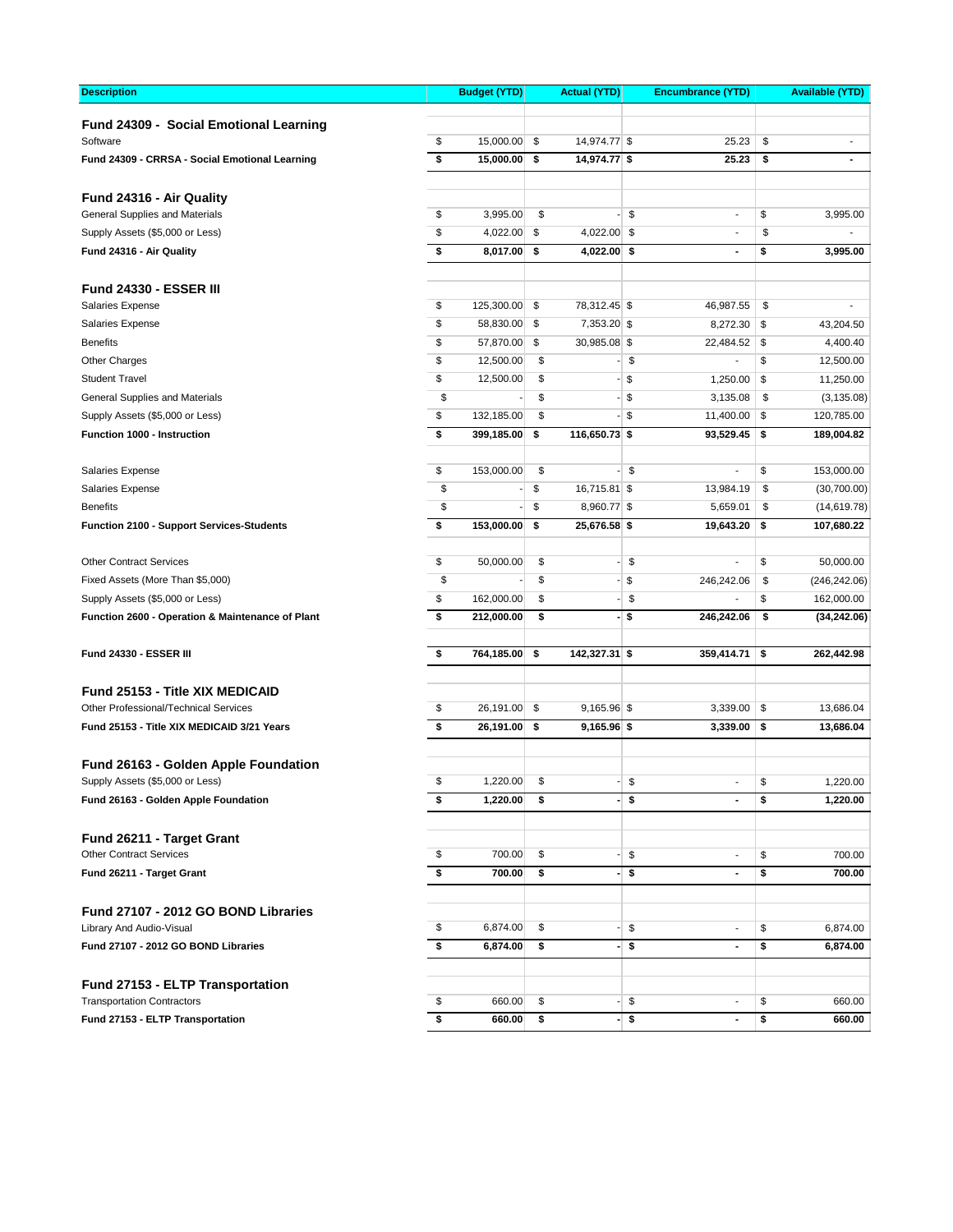| <b>Description</b>                                      | <b>Budget (YTD)</b>   | <b>Actual (YTD)</b>  |      | <b>Encumbrance (YTD)</b> | <b>Available (YTD)</b>         |
|---------------------------------------------------------|-----------------------|----------------------|------|--------------------------|--------------------------------|
|                                                         |                       |                      |      |                          |                                |
| Fund 28211 - Covid-19 Testing Program                   |                       |                      |      |                          |                                |
| <b>Salaries Expense</b>                                 | \$<br>19,971.00       | \$<br>15,578.12 \$   |      | $4,392.75$ \$            | 0.13                           |
| <b>Benefits</b>                                         | \$<br>5,717.00        | \$<br>1,285.59 \$    |      | 1,495.54                 | \$<br>2,935.87                 |
| Other Professional/Technical Services                   | \$<br>46,621.00       | \$<br>33,342.18 \$   |      | 13,277.99                | \$<br>0.83                     |
| Supply Assets (\$5,000 or Less)                         | \$<br>8,791.00        | \$<br>8,790.78 \$    |      |                          | \$<br>0.22                     |
| Fund 28211 - NM Schools Covid-19 Testing Program        | \$<br>81,100.00       | \$<br>58,996.67 \$   |      | 19,166.28                | \$<br>2,937.05                 |
| fund 29102 - DOH Navigation                             |                       |                      |      |                          |                                |
| Salaries Expense                                        | \$<br>7,000.00        | \$<br>7,000.00 \$    |      | L,                       | \$<br>$\blacksquare$           |
| <b>Additional Compensation</b>                          | \$<br>9,000.00        | \$<br>$5,210.59$ \$  |      | 2,842.03                 | \$<br>947.38                   |
| <b>Additional Compensation</b>                          | \$<br>4,000.00        | \$<br>2,315.83 \$    |      | 1,263.11                 | \$<br>421.06                   |
| <b>Benefits</b>                                         | \$                    | \$<br>1,846.06 \$    |      | 1,125.90                 | \$<br>(2,971.96)               |
| Fund 29102 - Private Dir Grants (Categorical)           | \$<br>20,000.00       | \$<br>16,372.48 \$   |      | 5,231.04                 | \$<br>(1,603.52)               |
| Fund 31200 - Public School Capital Outlay               |                       |                      |      |                          |                                |
| Rentals-Lease to Purchase                               | \$<br>267,165.00      | \$<br>201,970.45 \$  |      | 65,194.55                | \$<br>$\overline{\phantom{a}}$ |
| Fund 31200 - Public School Capital Outlay               | \$<br>267,165.00      | \$<br>201,970.45 \$  |      | 65,194.55                | \$<br>$\blacksquare$           |
| Fund 31400 - Special Capital Outlay-State               |                       |                      |      |                          |                                |
| Capital Outlay-Fixed Assets (More Than \$1000)          | \$<br>378,946.00      | \$                   | - \$ | 150,719.00               | \$<br>228,227.00               |
| Fund 31400 - Special Capital Outlay-State               | \$<br>378,946.00      | \$                   | - \$ | 150,719.00               | \$<br>228,227.00               |
| <b>Fund 31600 - HB-3</b>                                |                       |                      |      |                          |                                |
| County Tax Collection Costs                             | \$<br>3,000.00        | \$<br>1,769.70 \$    |      | $\blacksquare$           | \$<br>1,230.30                 |
| Function 2300 - Support Services-General Administration | \$<br>3,000.00        | \$<br>1,769.70 \$    |      | $\blacksquare$           | \$<br>1,230.30                 |
| Rentals-Lease to Purchase                               | \$<br>949,455.00      | \$<br>310,102.23 \$  |      | 91,206.51                | \$<br>548,146.26               |
| Function 4000 - Capital Outlay                          | \$<br>949,455.00      | \$<br>310,102.23 \$  |      | 91,206.51                | \$<br>548,146.26               |
| Fund 31600 - Capital Improvements HB-33                 | \$<br>952,455.00      | \$<br>311,871.93 \$  |      | 91,206.51                | \$<br>549,376.56               |
|                                                         |                       |                      |      |                          |                                |
| Fund 31700 - Capital Improvements SB-9                  |                       |                      |      |                          |                                |
| Maintenance & Repair - Bldgs/Grnds/Equipment (SB-9)     | \$<br>3,293.00        | \$<br>12,205.00 \$   |      | $\overline{a}$           | \$<br>(8,912.00)               |
| Capital Outlay-Supply Assets (\$1000 Or Less)           | \$<br>8,912.00        | \$                   | \$   | $\blacksquare$           | \$<br>8,912.00                 |
| Fund 31700 - Capital Improvements SB-9                  | \$<br>12,205.00       | \$<br>$12,205.00$ \$ |      | $\blacksquare$           | \$<br>$\blacksquare$           |
| Fund 31701 - SB-9                                       |                       |                      |      |                          |                                |
| County Tax Collection Costs                             | \$<br>$1,410.00$ \$   | $907.41$ \$          |      | $\overline{a}$           | \$<br>502.59                   |
| Function 2300 - Support Services-General Admin.         | \$<br>$1,410.00$ \$   | $907.41$ \$          |      | $\blacksquare$           | \$<br>502.59                   |
| Maintenance & Repair - Bldgs/Grnds/Equipment (SB-9)     | \$                    | \$<br>426.05 \$      |      | $\overline{\phantom{a}}$ | \$<br>(426.05)                 |
| Rentals-Lease to Purchase                               | \$<br>544,139.00      | \$                   | \$   | $\overline{a}$           | \$<br>544,139.00               |
| Function 4000 - Capital Outlay                          | \$<br>544,139.00      | \$<br>$426.05$ \$    |      | $\blacksquare$           | \$<br>543,712.95               |
| Fund 31701 - SB-9 Ad Valorem                            | \$<br>545,549.00      | \$<br>$1,333.46$ \$  |      | $\blacksquare$           | \$<br>544,215.54               |
| Fund 31703 - SB-9 State Match Cash                      |                       |                      |      |                          |                                |
| Maintenance & Repair - Bldgs/Grnds/Equipment (SB-9)     | \$<br>9,238.00        | \$                   | \$   | $\overline{a}$           | \$<br>9,238.00                 |
| Supply Assets (\$5,000 or Less)                         | \$<br>16,537.00       | \$                   | \$   | 11,797.69                | \$<br>4,739.31                 |
| Fund 31703 - SB-9 State Match Cash                      | \$<br>25,775.00       | \$                   | - \$ | 11,797.69                | \$<br>13,977.31                |
| <b>Grand Total</b>                                      | \$<br>7,032,627.00 \$ | 3,398,077.22 \$      |      | $2,238,472.20$ \$        | 1,396,077.58                   |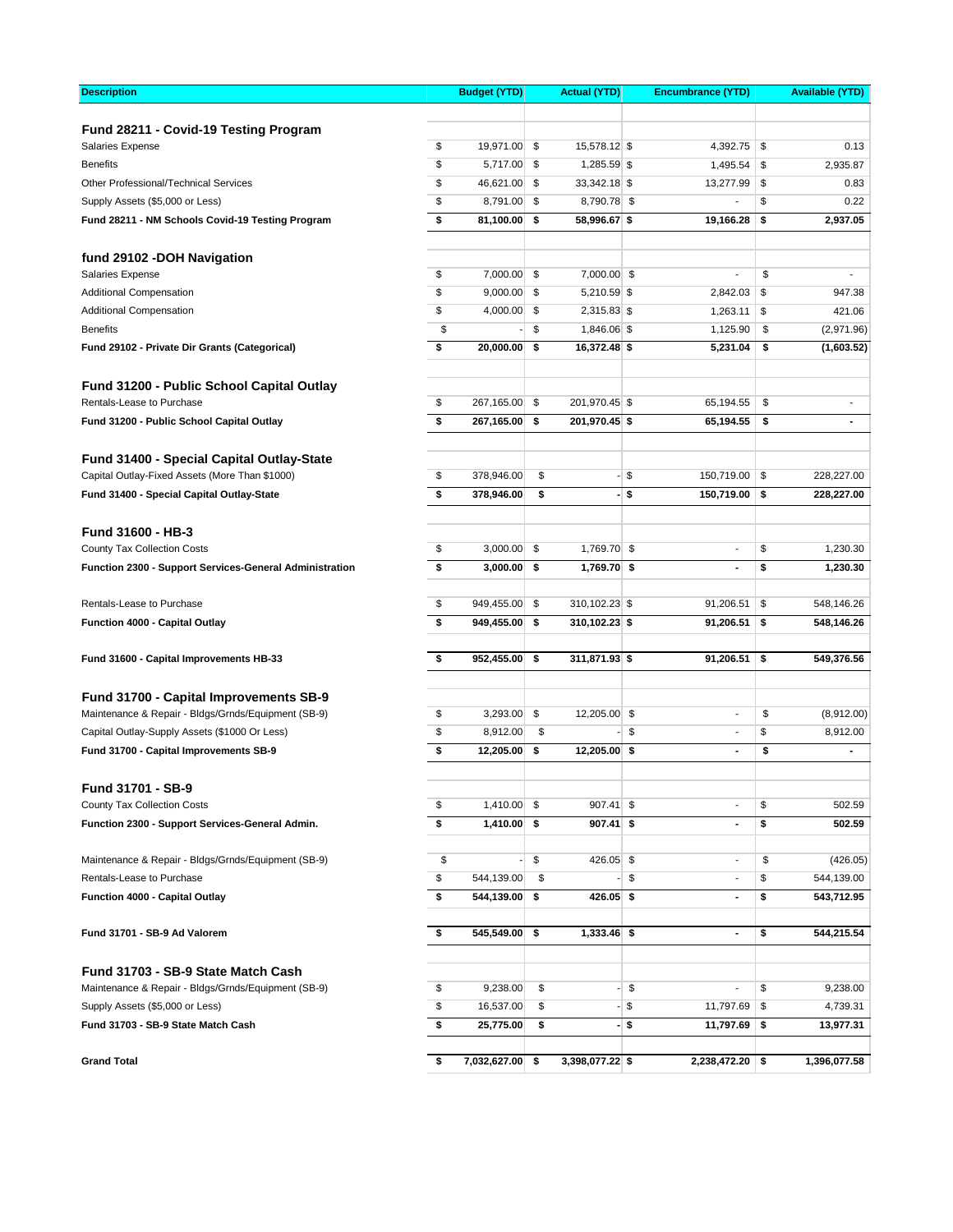Issued POs Report

|                  |             |                                                       |                    |                  | <b>Invoiced</b>  |    | <b>Remaining</b>   |
|------------------|-------------|-------------------------------------------------------|--------------------|------------------|------------------|----|--------------------|
| <b>PO Number</b> | <b>Type</b> | <b>Vendor Name</b>                                    | <b>Date Issued</b> | <b>PO Amount</b> | <b>Amount</b>    |    | <b>Encumbrance</b> |
| 22-0002-1        | Dollar      | Jim Richardson                                        | 12/1/2021          | \$<br>2,425.86   | \$               | \$ | 2,425.86           |
| 22-0003          | Dollar      | Alarm Control Technologies                            | 7/1/2021           | \$<br>500.00     | \$<br>436.92     | \$ | 63.08              |
| 22-0004          | Dollar      | Albuquerque Bernalillo County Water Utility Authority | 7/1/2021           | \$<br>22,000.00  | \$<br>15,629.76  | \$ | 6,370.24           |
| 22-0005          | Dollar      | Ant Mary's Pest Control                               | 7/1/2021           | \$<br>700.00     | \$<br>453.09     | \$ | 246.91             |
| 22-0006          | Dollar      | <b>APIAL</b>                                          | 7/1/2021           | \$<br>5,000.00   | \$<br>4,569.00   | \$ | 431.00             |
| 22-0006-2        | Dollar      | <b>APIAL</b>                                          | 12/1/2021          | \$<br>5,431.00   | \$<br>3,803.50   | \$ | 1,627.50           |
| 22-0007-1        | Dollar      | C & C Distributors                                    | 2/1/2022           | \$<br>5,208.99   | \$<br>3,140.61   | \$ | 2,068.38           |
| 22-0008          | Dollar      | Century Link                                          | 7/1/2021           | \$<br>2,000.00   | \$<br>1,522.49   | \$ | 477.51             |
| 22-0009          | Dollar      | Cooperative Educational Svcs.                         | 7/1/2021           | \$<br>44,000.00  | \$<br>27,666.64  | \$ | 16,333.36          |
| 22-0010-2        | Dollar      | <b>Charter School Nursing Services</b>                | 1/1/2022           | \$<br>30,504.55  | \$<br>13,887.56  | \$ | 16,616.99          |
| 22-0011-1        | Dollar      | Comcast                                               | 10/1/2021          | \$<br>4,199.32   | \$<br>1,759.89   | \$ | 2,439.43           |
| 22-0012          | Dollar      | <b>Consolidated School Support Services</b>           | 7/1/2021           | \$<br>12,767.07  | \$               | \$ | 12,767.07          |
| 22-0013          | Dollar      | <b>Copperstate Security</b>                           | 7/1/2021           | \$<br>800.00     | \$<br>321.94     | \$ | 478.06             |
| 22-0014          | Dollar      | De Lage Landen Financial Services                     | 7/1/2021           | \$<br>6,000.00   | \$<br>5,324.67   | \$ | 675.33             |
| 22-0015          | Dollar      | <b>Document Solutions</b>                             | 7/1/2021           | \$<br>10,000.00  | \$<br>2,686.54   | \$ | 7,313.46           |
| 22-0017          | Dollar      | <b>Fuentes Law Office</b>                             | 7/1/2021           | \$<br>15,000.00  | \$<br>5,276.70   | \$ | 9,723.30           |
| 22-0018          | Dollar      | Harmonix Technologies, Inc                            | 7/1/2021           | \$<br>51,726.06  | \$<br>35,814.48  | \$ | 15,911.58          |
| 22-0022-1        | Dollar      | Herrera Coaches Inc.                                  | 7/1/2021           | \$<br>49,977.76  | \$<br>12,529.50  | \$ | 37,448.26          |
| 22-0023-2        | Dollar      | Jani-King                                             | 8/15/2021          | \$<br>48,664.57  | \$<br>35,825.03  | \$ | 12,839.54          |
| 22-0024          | Dollar      | Karen Patrick                                         | 7/1/2021           | \$<br>2,000.00   | \$               | \$ | 2,000.00           |
| 22-0026-2        | Dollar      | New Mexico Gas Company                                | 1/1/2022           | \$<br>5,000.00   | \$<br>1,562.08   | \$ | 3,437.92           |
| 22-0028          | Dollar      | <b>PNM</b>                                            | 7/1/2021           | \$<br>50,000.00  | \$<br>35,380.69  | \$ | 14,619.31          |
| 22-0029-1        | Dollar      | <b>RCH Consulting</b>                                 | 7/1/2021           | \$<br>2,777.77   | \$               | \$ | 2,777.77           |
| 22-0033          | Dollar      | The Vigil Group                                       | 7/1/2021           | \$<br>65,000.00  | \$<br>48,056.76  | \$ | 16,943.24          |
| 22-0037-1        | Dollar      | <b>Cutler Charitable Foundation</b>                   | 7/1/2021           | \$<br>735,732.69 | \$<br>535,078.35 | \$ | 200,654.34         |
| 22-0052          | Regular     | Harmonix Technologies, Inc.                           | 8/6/2021           | \$<br>1,332.85   | \$               | \$ | 1,332.85           |
| 22-0053-2        | Dollar      | Dions                                                 | 1/1/2022           | \$<br>7,077.50   | \$<br>5,061.00   | \$ | 2,016.50           |
| 22-0055          | Dollar      | <b>Building Automation Services</b>                   | 8/10/2021          | \$<br>2,425.00   | \$<br>1,220.00   | \$ | 1,205.00           |
| 22-0071          | Dollar      | Wise, Shirley                                         | 8/20/2021          | \$<br>10,000.00  | \$<br>9,126.00   | \$ | 874.00             |
| 22-0072          | Dollar      | LSG and Associates Inc.                               | 8/20/2021          | \$<br>55,440.00  | \$<br>14,542.50  | \$ | 40,897.50          |
| 22-0083          |             | Regular Harmonix Technologies, Inc                    | 9/8/2021           | \$<br>116.00     | \$               | \$ | 116.00             |
| 22-0084          |             | Regular WI Center for Educational Research            | 9/10/2021          | \$<br>402.73     | \$               | \$ | 402.73             |
| 22-0104-1        | Dollar      | Mario's Pizza                                         | 1/1/2022           | \$<br>1,050.70   | \$<br>349.80     | \$ | 700.90             |
| 22-0115          |             | Regular Department of Health and Human Services       | 10/6/2021          | \$<br>180.00     | \$               | \$ | 180.00             |
| 22-0120          |             | Regular Midway Office Supply Center                   | 10/14/2021         | \$<br>290.74     | \$               | \$ | 290.74             |
| 22-0124          | Dollar      | The Vigil Group                                       | 10/20/2021         | \$<br>250.00     | \$<br>88.74      | \$ | 161.26             |
| 22-0129          |             | Regular Page One                                      | 10/29/2021         | \$<br>200.38     | \$<br>182.16     | \$ | 18.22              |
| 22-0134-1        |             | Regular Harmonix Technologies, Inc.                   | 11/15/2021         | \$<br>11,797.69  | \$               | \$ | 11,797.69          |
| 22-0139          | Dollar      | Unite Private Networks, LLC                           | 11/24/2021         | \$<br>6,500.00   | \$<br>1,972.79   | \$ | 4,527.21           |
| 22-0147          |             | Regular WI Center for Educational Research            | 12/13/2021         | \$<br>717.91     | \$               | \$ | 717.91             |
| 22-0150          |             | Regular Hampton Inn                                   | 12/16/2021         | \$<br>113.75     | \$               | \$ | 113.75             |
| 22-0152          | Dollar      | Albuquerque Public Schools                            | 9/1/2021           | \$<br>64,622.00  | \$<br>44,217.63  | \$ | 20,404.37          |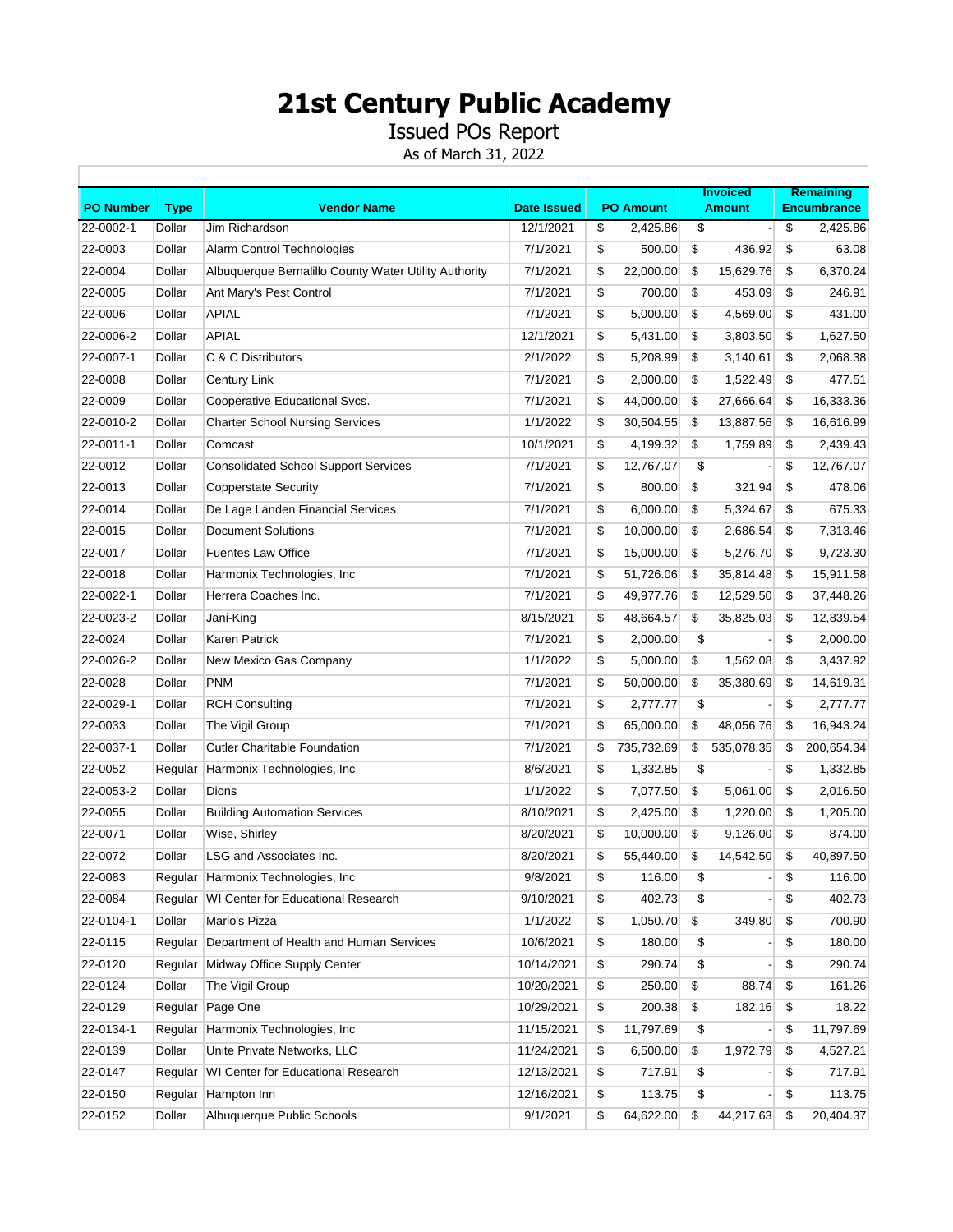|                  |             |                                      |                    |                  | <b>Invoiced</b> |                | <b>Remaining</b>   |
|------------------|-------------|--------------------------------------|--------------------|------------------|-----------------|----------------|--------------------|
| <b>PO Number</b> | <b>Type</b> | <b>Vendor Name</b>                   | <b>Date Issued</b> | <b>PO Amount</b> |                 | <b>Amount</b>  | <b>Encumbrance</b> |
| 22-0168-1        | Regular     | Harmonix Technologies, Inc.          | 1/21/2022          | \$<br>101,397.00 | \$              | 97,341.12      | \$<br>4,055.88     |
| 22-0171          | Dollar      | Luz Adentro, LLC                     | 8/24/2021          | \$<br>54,369.00  | \$              | 33,190.99      | \$<br>21,178.01    |
| 22-0173          | Dollar      | Lowes                                | 1/21/2022          | \$<br>5,000.00   | \$              | 112.98         | \$<br>4,887.02     |
| 22-0174          | Regular     | Cognia                               | 1/27/2022          | \$<br>1,919.72   | \$              |                | \$<br>1,919.72     |
| 22-0175          |             | Regular   NDI New Mexico             | 1/27/2022          | \$<br>420.00     | \$              |                | \$<br>420.00       |
| 22-0179          | Dollar      | <b>Unity Design</b>                  | 2/7/2022           | \$<br>15,103.20  | \$              | 6,041.28       | \$<br>9,061.92     |
| 22-0184-1        | Regular     | Ripple Effects Inc                   | 2/18/2022          | \$<br>450.00     | \$              |                | \$<br>450.00       |
| 22-0185          |             | Regular Woodwind & Brasswind         | 2/23/2022          | \$<br>682.50     | \$              | 505.50         | \$<br>177.00       |
| 22-0189          |             | Regular Superior Filtration Products | 3/4/2022           | \$<br>225.12     | \$              |                | \$<br>225.12       |
| 22-0191          | Dollar      | Harmonix Technologies, Inc.          | 3/14/2022          | \$<br>396,961.06 | \$              |                | \$<br>396,961.06   |
| 22-0192          | Dollar      | <b>Dick Blick Art Materials</b>      | 3/7/2022           | \$<br>308.18     | \$              |                | \$<br>308.18       |
| 22-0194          | Regular     | <b>Kathy Potter</b>                  | 3/16/2022          | \$<br>375.00     | \$              | 75.00          | \$<br>300.00       |
| 22-0196          | Regular     | <b>NMASBO</b>                        | 3/18/2022          | \$<br>330.00     | \$              |                | \$<br>330.00       |
| 22-0197          |             | Regular The Hilltop                  | 3/18/2022          | \$<br>500.00     | \$              |                | \$<br>500.00       |
| 22-0198          |             | Regular GoDaddy.com LLC              | 3/28/2022          | \$<br>39.98      | \$              |                | \$<br>39.98        |
| 22-0199          | Regular     | <b>Flinn Scientific</b>              | 3/29/2022          | \$<br>316.40     | \$              |                | \$<br>316.40       |
| 22-0200          |             | Regular Carolina Biological          | 3/29/2022          | \$<br>419.00     | \$              |                | \$<br>419.00       |
| 22-0201          |             | Regular   Tools 4 Reading, LLC       | 3/29/2022          | \$<br>1,375.00   | \$              |                | \$<br>1,375.00     |
| 22-0203          |             | Regular Curriculum Associates        | 3/30/2022          | \$<br>914.90     | \$              |                | \$<br>914.90       |
| 22-0204          |             | Regular Woodwind & Brasswind         | 3/30/2022          | \$<br>386.75     | \$              |                | \$<br>386.75       |
| <b>Sub Total</b> |             |                                      |                    | \$1.921.425.70   |                 | \$1,004,753.69 | \$<br>916.672.01   |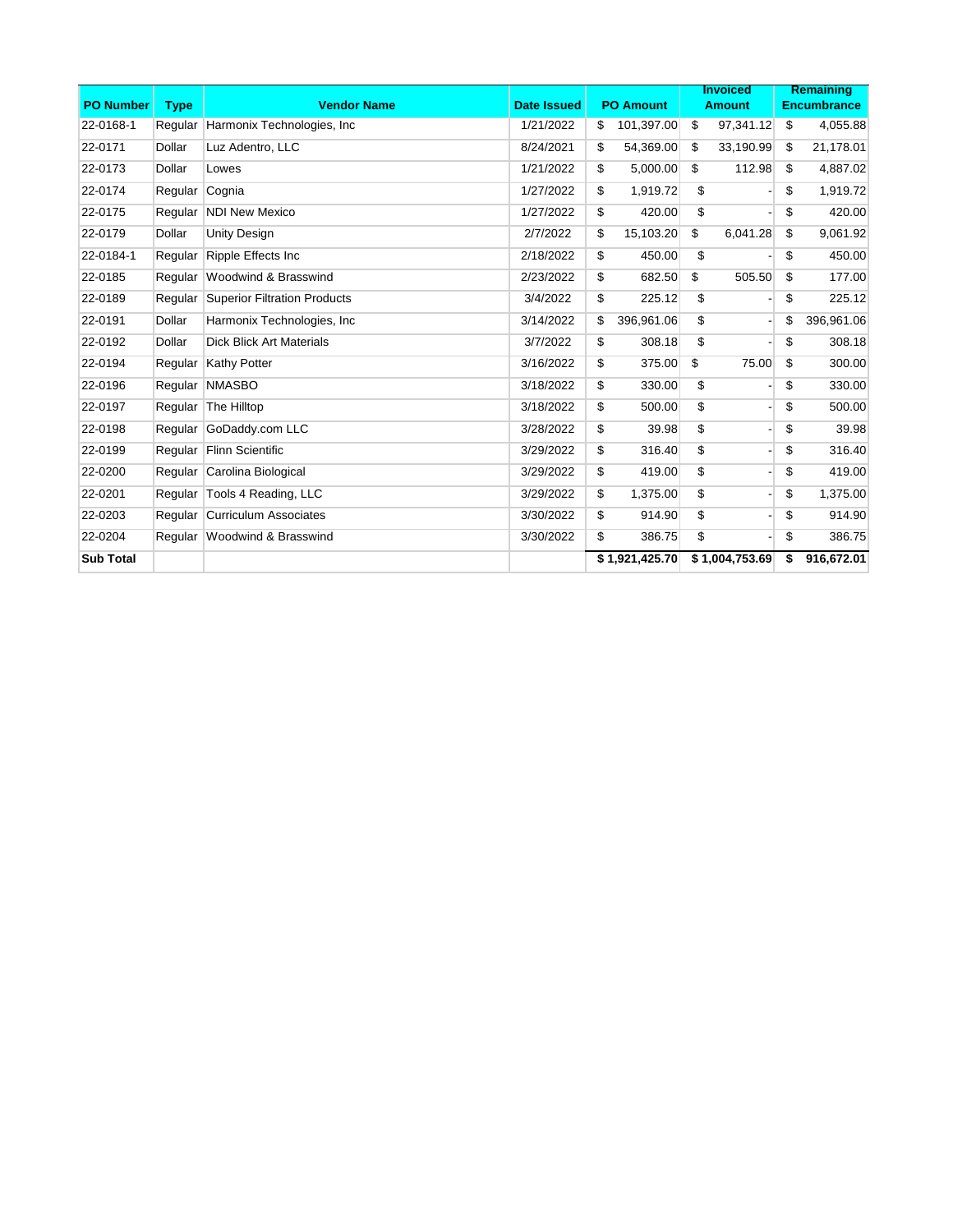Bank Account Register Activity Report As of March 31, 2022

| <b>Checking Account</b> |               |                                          |                                                               |                 |                 |
|-------------------------|---------------|------------------------------------------|---------------------------------------------------------------|-----------------|-----------------|
| Date                    | <b>Number</b> | Type                                     | Payee/From                                                    | <b>Deposit</b>  | Withdrawal      |
| 3/1/2022                | 03-001        | Cash Receipt                             | Deposit- AM/PM                                                | \$<br>170.00    |                 |
| 3/3/2022                |               | Payroll Liability Check AFLAC            |                                                               |                 | \$<br>380.20    |
| 3/3/2022                | 03-002        | Cash Receipt                             | ERB 1% Contribution                                           | \$<br>18,235.00 |                 |
| 3/3/2022                | 03-003        | Cash Receipt                             | Title IV RfR 4                                                | \$<br>991.26    |                 |
| 3/3/2022                | 03-004        | Cash Receipt                             | Deposit- AM/PM                                                | \$<br>45.00     |                 |
| 3/4/2022                |               |                                          | Payroll Liability Check   Internal Revenue Service            |                 | \$20,323.38     |
| 3/4/2022                | 03-005        | Cash Receipt                             | Deposit- AM/PM                                                | \$<br>140.00    |                 |
| 3/4/2022                | 8255          | <b>AP Warrant</b>                        | Albuquerque Bernalillo County Water Utility Authority         |                 | \$<br>30.47     |
| 3/4/2022                | 8256          | <b>AP Warrant</b>                        | All Plumbing, LLc                                             |                 | \$<br>408.91    |
| 3/4/2022                | 8257          | <b>AP Warrant</b>                        | C & C Distributors                                            |                 | \$<br>2,737.71  |
| 3/4/2022                | 8258          | AP Warrant                               | Century Link                                                  |                 | \$<br>175.03    |
| 3/4/2022                | 8259          | <b>AP Warrant</b>                        | Comcast                                                       |                 | \$<br>678.44    |
| 3/4/2022                | 8260          | <b>AP Warrant</b>                        | Cooperative Educational Svcs.                                 |                 | \$<br>3,458.33  |
| 3/4/2022                | 8261          | <b>AP Warrant</b>                        | De Lage Landen Financial Services                             |                 | \$<br>465.58    |
| 3/4/2022                | 8262          | <b>AP Warrant</b>                        | Harmonix Technologies, Inc                                    |                 | \$<br>4,476.81  |
| 3/4/2022                | 8263          | <b>AP Warrant</b>                        | Herrera Coaches Inc.                                          |                 | \$<br>12,529.50 |
| 3/4/2022                | 8264          | <b>AP Warrant</b>                        | Jani-King                                                     |                 | \$<br>5,553.94  |
| 3/4/2022                | 8265          | <b>AP Warrant</b>                        | LSG and Associates Inc.                                       |                 | \$<br>5,547.50  |
| 3/4/2022                | 8266          | <b>AP Warrant</b>                        | New Mexico Gas Company                                        |                 | \$<br>1,562.08  |
| 3/4/2022                | 8267          | <b>AP Warrant</b>                        | <b>NMASBO</b>                                                 |                 | \$<br>590.00    |
| 3/4/2022                | 8268          | <b>AP Warrant</b>                        | Ripple Effects Inc                                            |                 | \$<br>14,849.00 |
| 3/4/2022                | 8269          | <b>AP Warrant</b>                        | <b>Schindler Elevator Corporation</b>                         |                 | \$<br>2,057.16  |
| 3/4/2022                | 8270          | <b>AP Warrant</b>                        | <b>Superior Filtration Products</b>                           |                 | \$<br>225.12    |
| 3/4/2022                | 8271          | <b>AP Warrant</b>                        | The Vigil Group                                               |                 | \$<br>5,339.64  |
| 3/4/2022                | 8272          | <b>AP Warrant</b>                        | Unity Design                                                  |                 | \$<br>3,020.64  |
| 3/5/2022                | 00029423      | Journal Entry                            | To void stale dated checks. Harbor Freight #7862 \$458.73 and | \$<br>645.62    |                 |
| 3/7/2022                |               | Payroll Liability Check NMPSIA           | #7863 \$186.89                                                |                 | \$32,260.60     |
| 3/7/2022                |               | Payroll Liability Check NMRHCA           |                                                               |                 | \$<br>5,772.66  |
| 3/7/2022                | 03-006        | Cash Receipt                             | Deposit- AM/PM                                                | \$<br>20.00     |                 |
| 3/8/2022                | 03-007        | Cash Receipt                             | Deposit- AM/PM                                                | \$<br>250.00    |                 |
| 3/9/2022                | 03-008        | Cash Receipt                             | Deposit- AM/PM                                                | \$<br>500.00    |                 |
| 3/10/2022               | 03-009        | Cash Receipt                             | AM/PM deposit                                                 | \$<br>5.00      |                 |
| 3/10/2022               | 03-010        | Cash Receipt                             | SEG March 2022                                                | \$247,357.77    |                 |
| 3/11/2022               |               | Payroll Liability Check NMERB            |                                                               |                 | \$49,573.25     |
| 3/11/2022               | 00029422      | Journal Entry                            | To record March CASC                                          |                 | \$<br>77.69     |
| 3/11/2022               | 03-011        | Cash Receipt                             | Deposit- AM/PM                                                | \$<br>125.00    |                 |
| 3/11/2022               | 03-012        | Cash Receipt                             | Title I RfR #6                                                | 8,943.05        |                 |
| 3/14/2022               | 03-013        | Cash Receipt                             | Erate                                                         | \$21,488.72     |                 |
| 3/14/2022               | 03-013-1      | Cash Receipt                             | Deposit- AM/PM                                                | \$<br>200.00    |                 |
| 3/14/2022               | 03-014        | Cash Receipt                             | Transportation                                                | \$<br>11,390.00 |                 |
| 3/15/2022               |               | Payroll Liability Check Wells Fargo Bank |                                                               |                 | \$66,672.23     |
| 3/15/2022               | 03-015        | Cash Receipt                             | Deposit- AM/PM                                                | \$<br>651.34    |                 |
| 3/15/2022               | 8273          | Paycheck                                 | Easley, Chris R.                                              |                 | \$<br>403.25    |
| 3/15/2022               | 8274          | Paycheck                                 | Green, Jasie L                                                |                 | \$<br>457.82    |
| 3/15/2022               | 8275          | Paycheck                                 | Lowe, Nokose J                                                |                 | \$<br>457.82    |
| 3/15/2022               | 8276          | Paycheck                                 | Maes, Natalie R                                               |                 | \$<br>457.82    |
| 3/15/2022               | 8277          | Paycheck                                 | Saavedra, Francisco M                                         |                 | \$<br>461.75    |
| 3/15/2022               | 8278          | Paycheck                                 | Stanger, Kevin                                                |                 | \$<br>457.82    |
| 3/15/2022               | 8279          | Paycheck                                 | Tafoya, Christina                                             |                 | \$<br>457.82    |
| 3/16/2022               | 03-016        | Cash Receipt                             | Deposit- AM/PM                                                | \$<br>20.00     |                 |
| 3/16/2022               | 03-017        | Cash Receipt                             | HB-33 Sandoval County                                         | \$<br>73.89     |                 |
|                         |               |                                          |                                                               |                 |                 |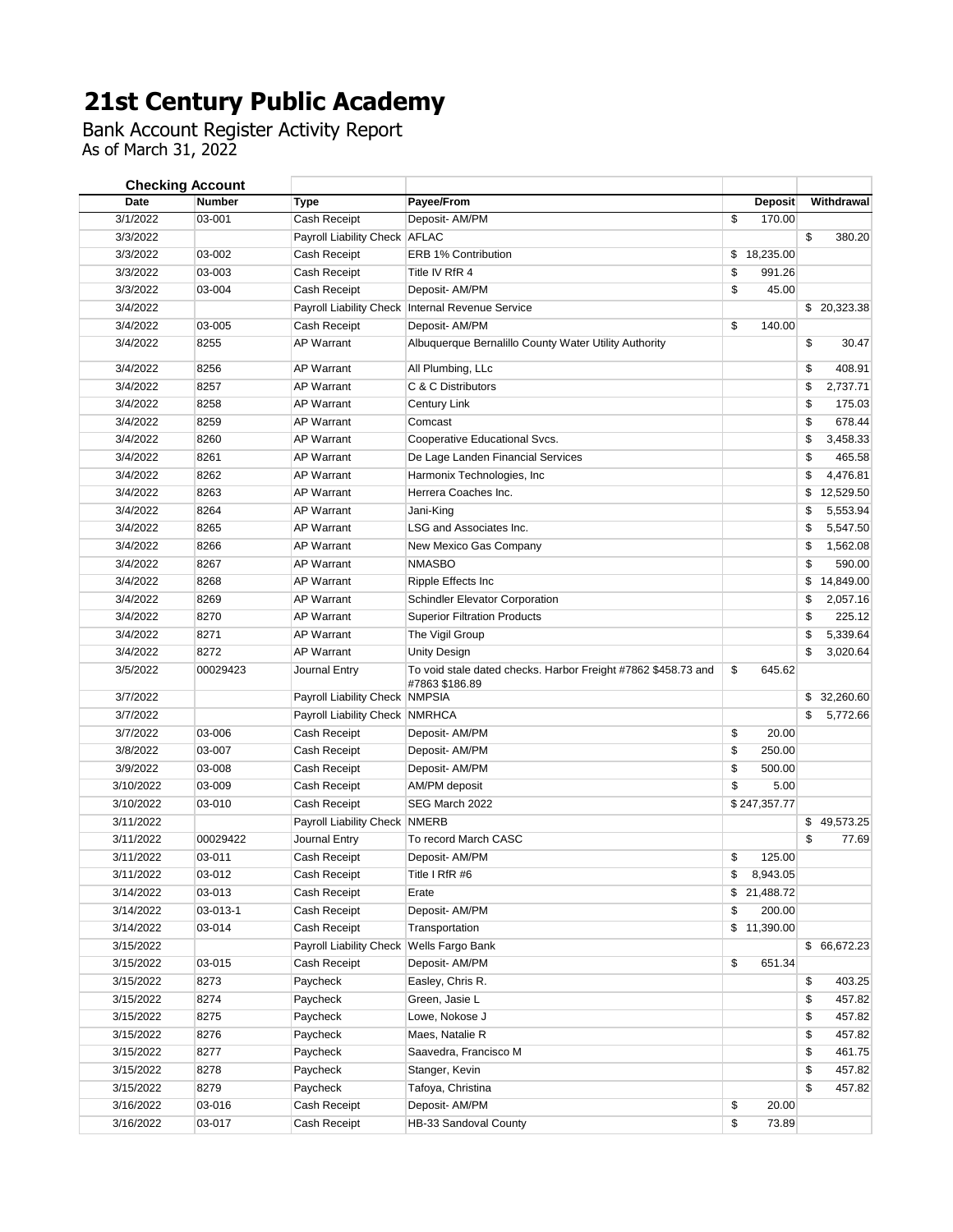| 3/16/2022                     | 8280             | <b>AP Warrant</b>                        | Albuquerque Bernalillo County Water Utility Authority               |          |                           | \$<br>845.46    |
|-------------------------------|------------------|------------------------------------------|---------------------------------------------------------------------|----------|---------------------------|-----------------|
| 3/16/2022                     | 8281             | <b>AP Warrant</b>                        | Albuquerque Public Schools                                          |          |                           | \$<br>7,725.35  |
| 3/16/2022                     | 8282             | <b>AP Warrant</b>                        | Ant Mary's Pest Control                                             |          |                           | \$<br>151.03    |
| 3/16/2022                     | 8283             | <b>AP Warrant</b>                        | Best Buy                                                            |          |                           | \$<br>383.50    |
| 3/16/2022                     | 8284             | <b>AP Warrant</b>                        | <b>Charter School Nursing Services</b>                              |          |                           | \$<br>6,759.72  |
| 3/16/2022                     | 8285             | <b>AP Warrant</b>                        | <b>Cutler Charitable Foundation</b>                                 |          |                           | \$<br>66,884.80 |
| 3/16/2022                     | 8286             | <b>AP Warrant</b>                        | Harmonix Technologies, Inc.                                         |          |                           | \$<br>4,476.81  |
| 3/16/2022                     | 8287             | <b>AP Warrant</b>                        | <b>Leonard Feit</b>                                                 |          |                           | \$<br>44.00     |
| 3/16/2022                     | 8288             | <b>AP Warrant</b>                        | Lowes                                                               |          |                           | \$<br>112.98    |
| 3/16/2022                     | 8289             | <b>AP Warrant</b>                        | Luz Adentro, LLC                                                    |          |                           | \$<br>5,480.05  |
| 3/16/2022                     | 8290             | AP Warrant                               | Midway Office Supply Center                                         |          |                           | \$<br>69.55     |
| 3/16/2022                     | 8291             | <b>AP Warrant</b>                        | <b>PNM</b>                                                          |          |                           | \$<br>3,313.68  |
| 3/16/2022                     | 8292             | <b>AP Warrant</b>                        | The Vigil Group                                                     |          |                           | \$<br>65.31     |
| 3/16/2022                     | 8293             | <b>AP Warrant</b>                        | Unity Design                                                        |          |                           | \$<br>3,020.64  |
| 3/16/2022                     | 8294             | AP Warrant                               | Albuquerque Bernalillo County Water Utility Authority               |          |                           | \$<br>937.38    |
| 3/17/2022                     | 03-018           | Cash Receipt                             | Deposit - AM/PM                                                     | \$       | 65.00                     |                 |
| 3/17/2022                     | 03-019           | Cash Receipt                             | SB-9 Sandoval County                                                | \$       | 38.35                     |                 |
| 3/18/2022                     |                  |                                          | Payroll Liability Check   Internal Revenue Service                  |          |                           | \$21,951.06     |
| 3/18/2022                     | 03-020           | Cash Receipt                             | Deposit - AM/PM                                                     | \$       | 5.00                      |                 |
| 3/21/2022                     | 03-021           | Cash Receipt                             | Bernalillo County HB-33/SB-9                                        | \$       | 5,019.91                  |                 |
| 3/22/2022                     | 03-022           | Cash Receipt                             | IDEA-B RfR 1-6                                                      | \$       | 43,881.71                 |                 |
| 3/23/2022                     |                  | Payroll Liability Check NMTRD            |                                                                     |          |                           | \$<br>5,424.47  |
| 3/28/2022                     | 03-023           | Cash Receipt                             | Deposit - Covid Testing/Donations/AM/PM                             | \$       | 44,990.31                 |                 |
| 3/28/2022                     | 03-024           | Cash Receipt                             | PSCOC-Q3                                                            | \$       | 66,791.25                 |                 |
| 3/29/2022                     | 03-024-1         | Cash Receipt                             | Deposit- AM/PM                                                      | \$       | 25.00                     |                 |
| 3/29/2022                     | 03-025           | Cash Receipt                             | IDEA-B RfR#7/Title IV RfR #5                                        | \$       | 8,249.88                  |                 |
| 3/30/2022                     | 03-025-1         | Cash Receipt                             | Deposit- AM/PM                                                      | \$       | 100.00                    |                 |
| 3/30/2022                     | 03-026           | Cash Receipt                             | Title I RFR#7/USDA February                                         | \$       | 16,936.92                 |                 |
| 3/31/2022                     |                  | Payroll Liability Check Wells Fargo Bank |                                                                     |          |                           | \$64,654.63     |
| 3/31/2022                     | 03-027           | Cash Receipt                             | Deposit- AM/PM                                                      | \$       | 305.00                    |                 |
| <b>Sub Total</b>              |                  |                                          |                                                                     |          | \$497,659.98 \$434,220.39 |                 |
|                               |                  |                                          |                                                                     |          |                           |                 |
| <b>Activity Account</b>       |                  |                                          |                                                                     |          |                           |                 |
| Date                          | <b>Number</b>    | Type                                     | Payee/From                                                          |          | <b>Deposit</b>            | Withdrawal      |
| 3/2/2022                      | 03-101           | Cash Receipt                             | <b>Activity Deposit - Pizza</b>                                     | \$       | 433.00                    |                 |
| 3/4/2022                      | 03-102           | Cash Receipt                             | <b>Activity Deposit - Pizza</b>                                     | \$       | 424.00                    |                 |
| 3/4/2022                      | 3574989          | <b>AP Warrant</b>                        | Dions                                                               |          |                           | \$<br>483.00    |
| 3/4/2022                      | 3574990          | <b>AP Warrant</b>                        | Mario's Pizza                                                       |          |                           | \$<br>34.98     |
| 3/7/2022                      | 03-103           | Cash Receipt                             | Activity Deposit - student council/Art                              | \$       | 87.65                     |                 |
| 3/9/2022                      | 03-104           | Cash Receipt                             | <b>Activity Deposit- Track &amp; Field</b>                          | \$       | 770.00                    |                 |
| 3/9/2022                      | 03-105           | Cash Receipt                             | <b>Activity Deposit-Pizza</b>                                       | \$       | 418.00                    |                 |
| 3/11/2022                     | 03-106           | Cash Receipt                             | Activity Deposit-Pizza & Agenda                                     | \$       | 458.00                    |                 |
| 3/14/2022                     | 03-107           | Cash Receipt                             | <b>Activity Deposit- Student Council</b>                            | \$       | 248.87                    |                 |
| 3/15/2022                     | 03-108           | Cash Receipt                             | <b>Activity Deposit-Music</b>                                       | \$       | 10.00                     |                 |
| 3/16/2022                     | 03-109           | Cash Receipt                             | <b>Activity Deposit-Pizza</b>                                       | \$       | 672.25                    |                 |
| 3/16/2022                     | 3574991          | <b>AP Warrant</b>                        | <b>APIAL</b>                                                        |          |                           | \$<br>2,332.00  |
| 3/16/2022                     | 3574992          | AP Warrant                               | Dions                                                               |          |                           | \$<br>934.50    |
| 3/16/2022                     | 3574993          | AP Warrant                               | Mario's Pizza                                                       |          |                           | \$<br>69.96     |
| 3/16/2022                     | 3574994          | <b>AP Warrant</b>                        | National Pens Co.                                                   |          |                           | \$<br>1,099.85  |
| 3/16/2022                     | 3574995          | AP Warrant                               | Sweetwater Sound, LLC                                               |          |                           | \$<br>885.00    |
| 3/16/2022                     | 3574996          | <b>AP Warrant</b>                        | <b>Unity Design</b>                                                 |          |                           | \$<br>335.63    |
| 3/16/2022                     | 3574997          | AP Warrant                               | Woodwind & Brasswind                                                |          |                           | \$<br>505.50    |
| 3/17/2022                     | 03-110           | Cash Receipt                             | <b>Activity Deposit-Student Council</b>                             | \$       | 77.75                     |                 |
| 3/17/2022                     | 03-111           | Cash Receipt                             | <b>Activity Deposit- Track &amp; Field</b>                          | \$       | 165.00                    |                 |
| 3/18/2022                     | 03-112           | Cash Receipt                             | <b>Activity Deposit-Pizza</b>                                       | \$       | 359.00                    |                 |
| 3/28/2022                     | 03-113           | Cash Receipt                             | Activity Deposit - Student Council                                  | \$       | 422.00                    |                 |
| 3/30/2022<br>3/30/2022        | 03-114<br>03-115 | Cash Receipt                             | <b>Activity Deposit - Pizza</b>                                     | \$<br>\$ | 292.00<br>110.00          |                 |
|                               | 03-116           | Cash Receipt<br>Cash Receipt             | Activity Deposit - Soccer/ Track<br><b>Activity Deposit - Track</b> | \$       | 110.00                    |                 |
| 3/31/2022<br><b>Sub Total</b> |                  |                                          |                                                                     | \$       | $5,057.52$ \$             | 6,680.42        |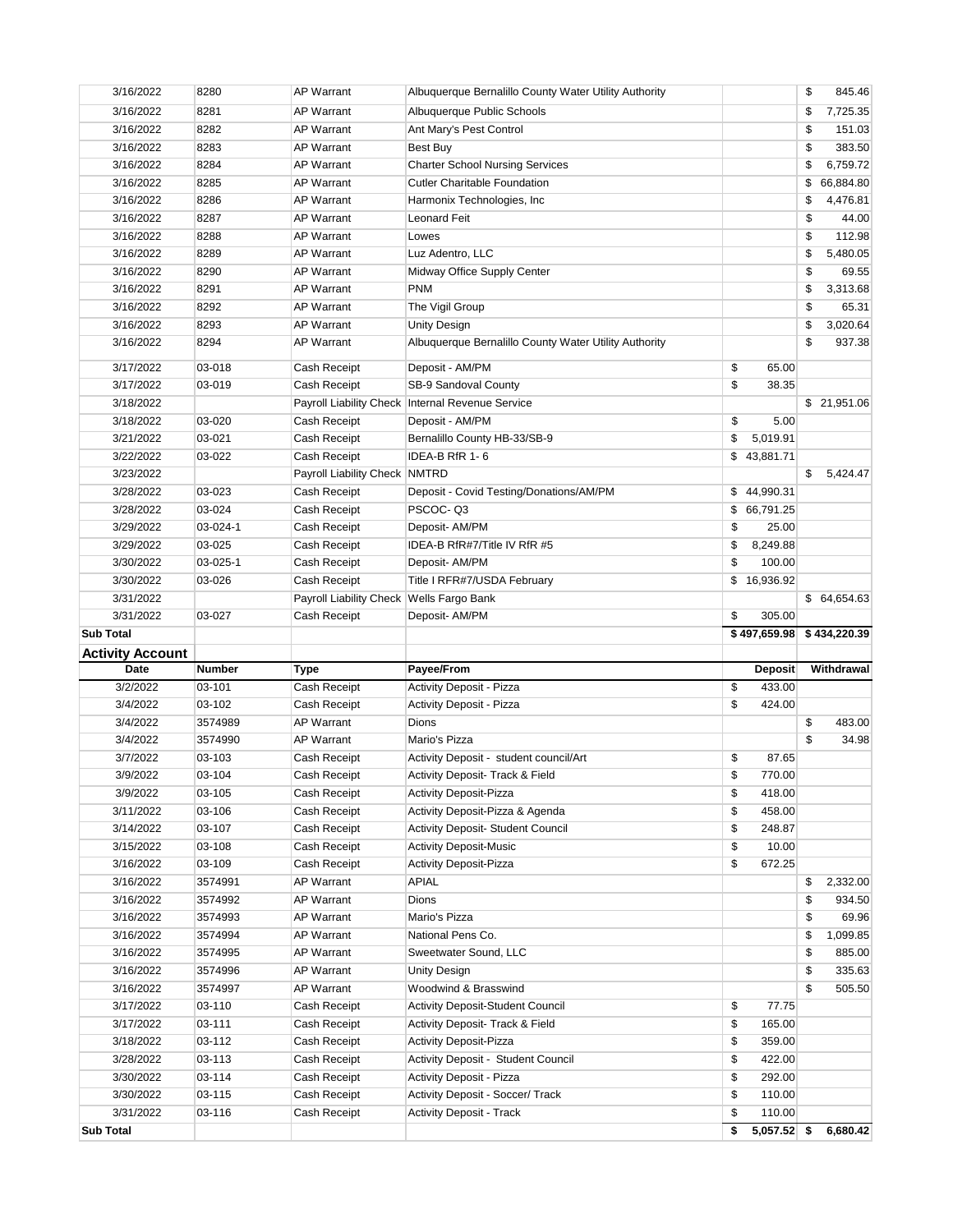Bank Account Reconciliation Report As of March 31, 2022

#### **Checking**

|                     |         | <b>Bank Reconciliation</b> | ÷.  | Outstanding                    | $=$ | <b>ExpectedGL</b> | <b>ActualGL</b>    | =   | <b>Difference</b> |
|---------------------|---------|----------------------------|-----|--------------------------------|-----|-------------------|--------------------|-----|-------------------|
| Beginning Balance   | \$      | 1,355,981.58               | ÷   | \$ (34,230.72)                 | $=$ | \$1.321.750.86    | \$1,321,750.86     | $=$ | \$<br>$\sim$      |
| Deposits/Debits     |         | 497.659.98                 | $+$ | \$<br>$\overline{\phantom{0}}$ | $=$ | 497.659.98        | 629,457.16         | $=$ | \$(131,797.18)    |
| Withdrawals/Credits | ¢<br>۰U | (400, 657.31)              | $+$ | \$ (33, 563.08)                | $=$ | (434, 220.39)     | (566, 017.57)<br>S | $=$ | \$.<br>131.797.18 |
| <b>Sub Total</b>    |         | 1,452,984.25               |     | \$ (67,793.80)                 |     | \$1,385,190.45    | \$1,385,190.45     |     |                   |

#### **Activities**

|                     | <b>Bank Reconciliation</b> | ٠   |    | Outstanding | $=$ | ExpectedGL |    | <b>ActualGL</b>  | $=$ | <b>Difference</b> |
|---------------------|----------------------------|-----|----|-------------|-----|------------|----|------------------|-----|-------------------|
| Beginning Balance   | \$<br>32,790.92            | $+$ | S  | (1.429.00)  | $=$ | 31.361.92  | ۰. | \$<br>31,361.92  | $=$ |                   |
| Deposits/Debits     | \$<br>5.057.52             | $+$ | \$ | 630.00      | $=$ | 5.687.52   | ۰. | \$<br>5.687.52   | $=$ |                   |
| Withdrawals/Credits | \$<br>(5,745.92)           | $+$ | \$ | (934.50)    | $=$ | (6,680.42) | -  | \$<br>(6,680.42) | $=$ |                   |
| Sub Total           | 32,102.52                  |     |    | (1,733.50)  |     | 30.369.02  |    | \$<br>30,369.02  |     |                   |